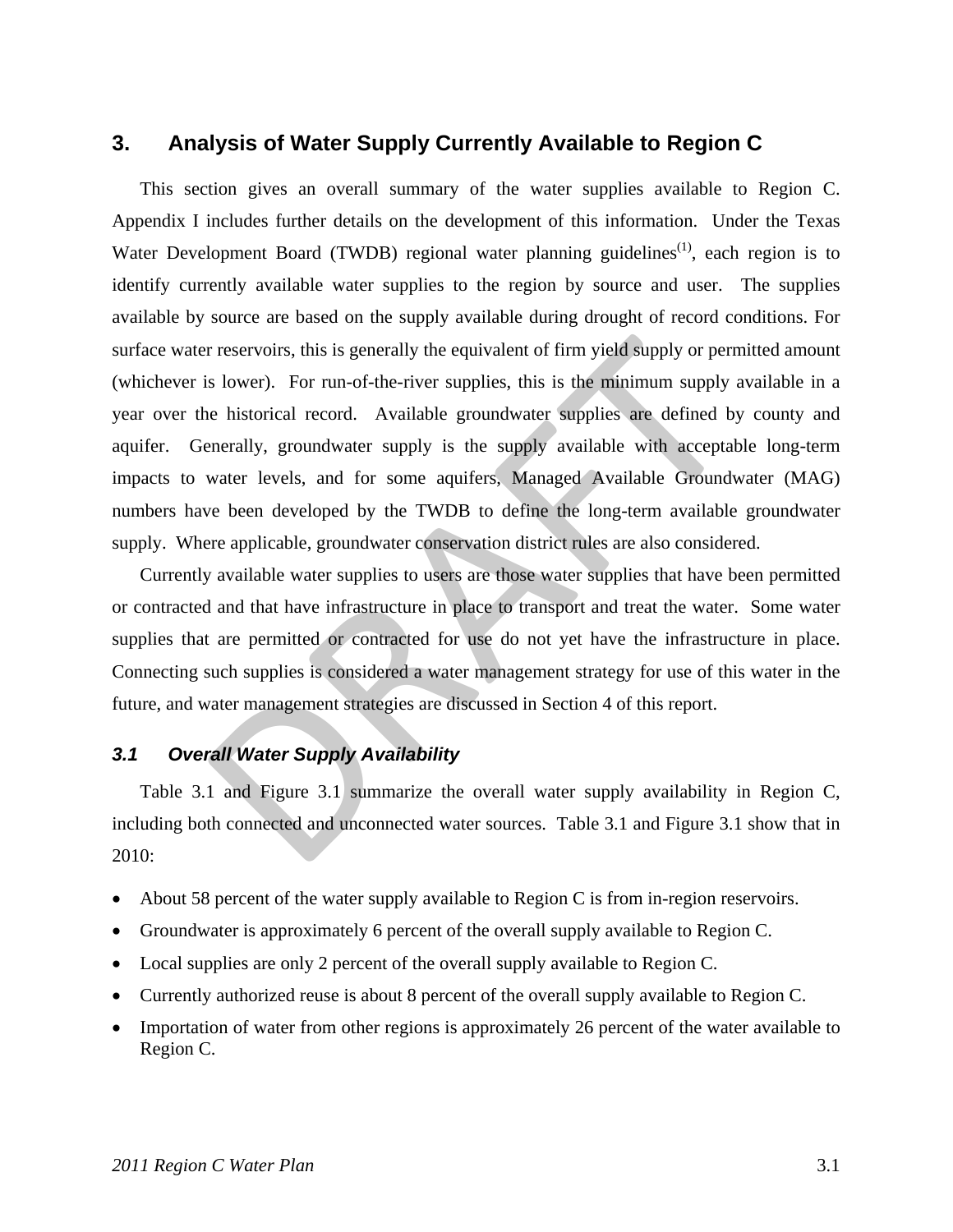| Summary                   | 2010      | 2020      | 2030      | 2040      | 2050      | 2060      |
|---------------------------|-----------|-----------|-----------|-----------|-----------|-----------|
| Reservoirs in Region C    | 1,312,724 | 1,305,260 | 1,297,491 | 1,289,595 | 1,281,699 | 1,273,803 |
| Local Irrigation          | 20,205    | 20,205    | 20,205    | 20,205    | 20,205    | 20,205    |
| <b>Other Local Supply</b> | 23,701    | 23,701    | 23,701    | 23,701    | 23,701    | 23,701    |
| Surface Water Imports     | 598,775   | 576,120   | 552,672   | 549,222   | 545,782   | 542,352   |
| Groundwater               | 146,152   | 146,152   | 146,152   | 146,152   | 146,152   | 146,152   |
| Reuse                     | 181,046   | 214,636   | 245,656   | 260,265   | 260,422   | 261,011   |
| <b>REGION C TOTAL</b>     | 2,282,602 | 2,286,073 | 2,285,876 | 2,289,139 | 2,277,960 | 2,267,223 |

## **Table 3.1 Overall Water Supply Availability in Region C**  - Values in Acre-Feet per Year -

**Figure 3.1 Overall Water Supply Availability in Region C** 



• If all of the available supplies could be utilized, Region C would have 2,267,223 acre-feet per year available in 2060. The total water availability is more than in the 2006 *Region C Water Plan*<sup>(2)</sup> primarily due to the following changes: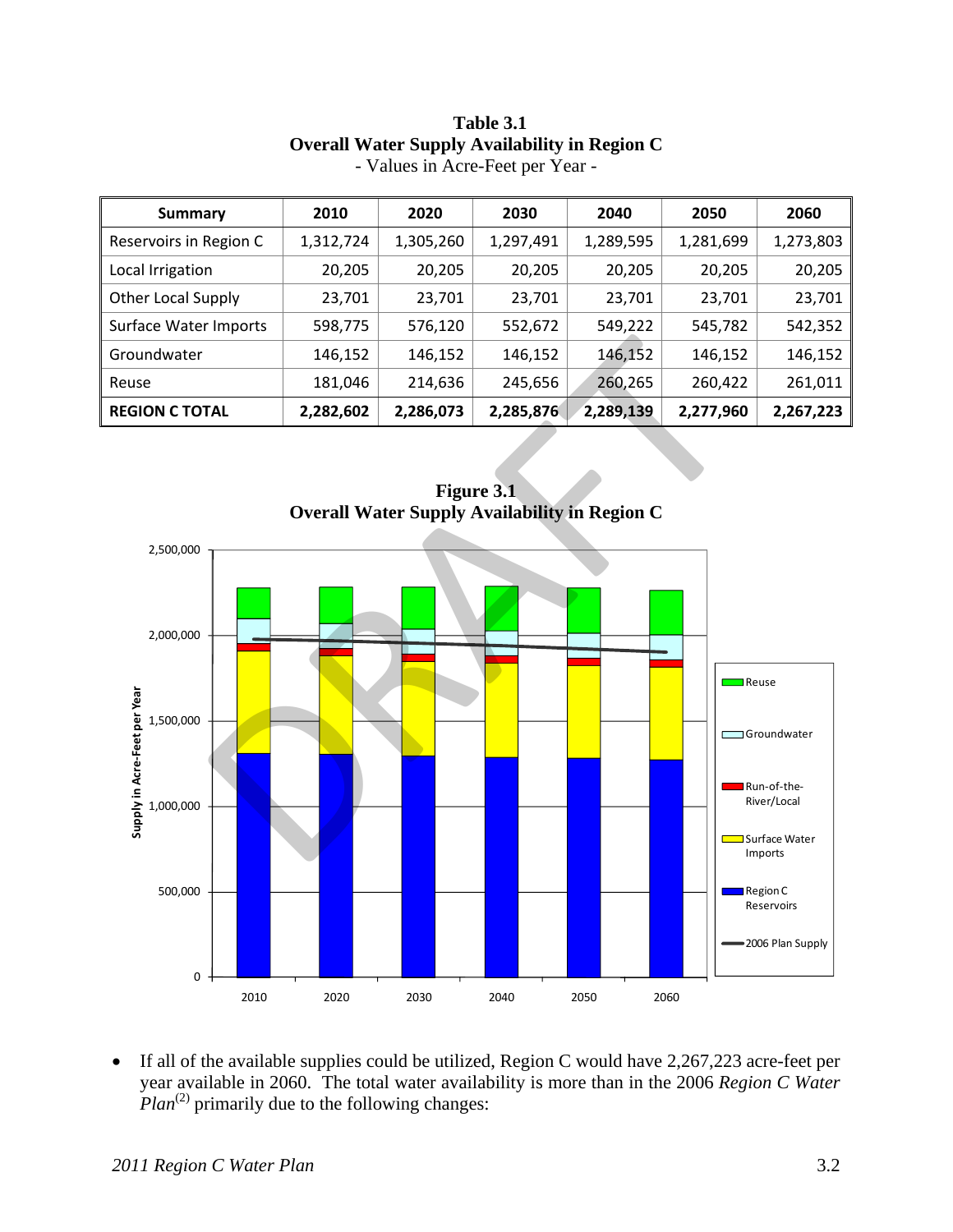- o Greater availability from reservoirs in Region C because of increased supplies from some reservoirs (based on changes to the WAMs) and on new water rights obtained since 2006.
- o Higher groundwater availability in the Managed Available Groundwater in the Trinity and Woodbine aquifers<sup> $(3,4)$ </sup> when compared to previous availability estimates.
- o Greater availability from reuse due to the development.
- Currently connected and available supplies are less than overall water supplies and are discussed in Section 3.2. The sources of the information in Table 3.1 are discussed in greater detail below.

## Surface Water Availability

**Reservoirs.** In its guidelines for Regional Water Planning<sup>(1)</sup>, the TWDB requires that water availability for reservoirs be based on results of the TCEQ-approved Water Availability Models  $(WAMs)^{(5, 6, 7, 8, 9)}$ . In Region C, most of the in-region reservoirs are located in the Trinity River Basin. Region C also uses water supplies originating in the Neches, Red, Sabine, Brazos, and Sulphur River Basins.

The WAM models were developed for the purpose of reviewing and granting new surface water right permits. The assumptions in the WAM models are based on the legal interpretation of water rights, and in some cases do not accurately reflect current operations. For planning purposes, adjustments were made to the WAMs to better reflect current and future surface water conditions in the region. Generally, changes made to the WAM included: low.<br>
ther Availability<br>
irs. In its guidelines for Regional Water Planning<sup>(1)</sup>, the TWDB requi<br>
for reservoirs be based on results of the TCEQ-approved Water Availa<br>
<sup>7.8.9)</sup>. In Region C, most of the in-region reservoir

- Assessment of reservoir sedimentation rates and calculation of area-capacity conditions for current (2000) and future (2060) conditions.
- Inclusion of subordination agreements.
- Inclusion of system operations where appropriate.
- Other specific corrections by river basin, as appropriate.

According to the modified WAM results, the total available supply from Region C reservoirs is calculated at 1,312,724 acre-feet per year in 2010 and 1,273,803 acre-feet per year in 2060. The total available supply from imports from reservoirs in other regions is 598,775 acre-feet per year in 2010 and 542,352 acre-feet per year in 2060. Table 3.2 lists the reservoir water supplies available for use in Region C. More detail on the determination of available supplies from reservoirs is included in Appendix I.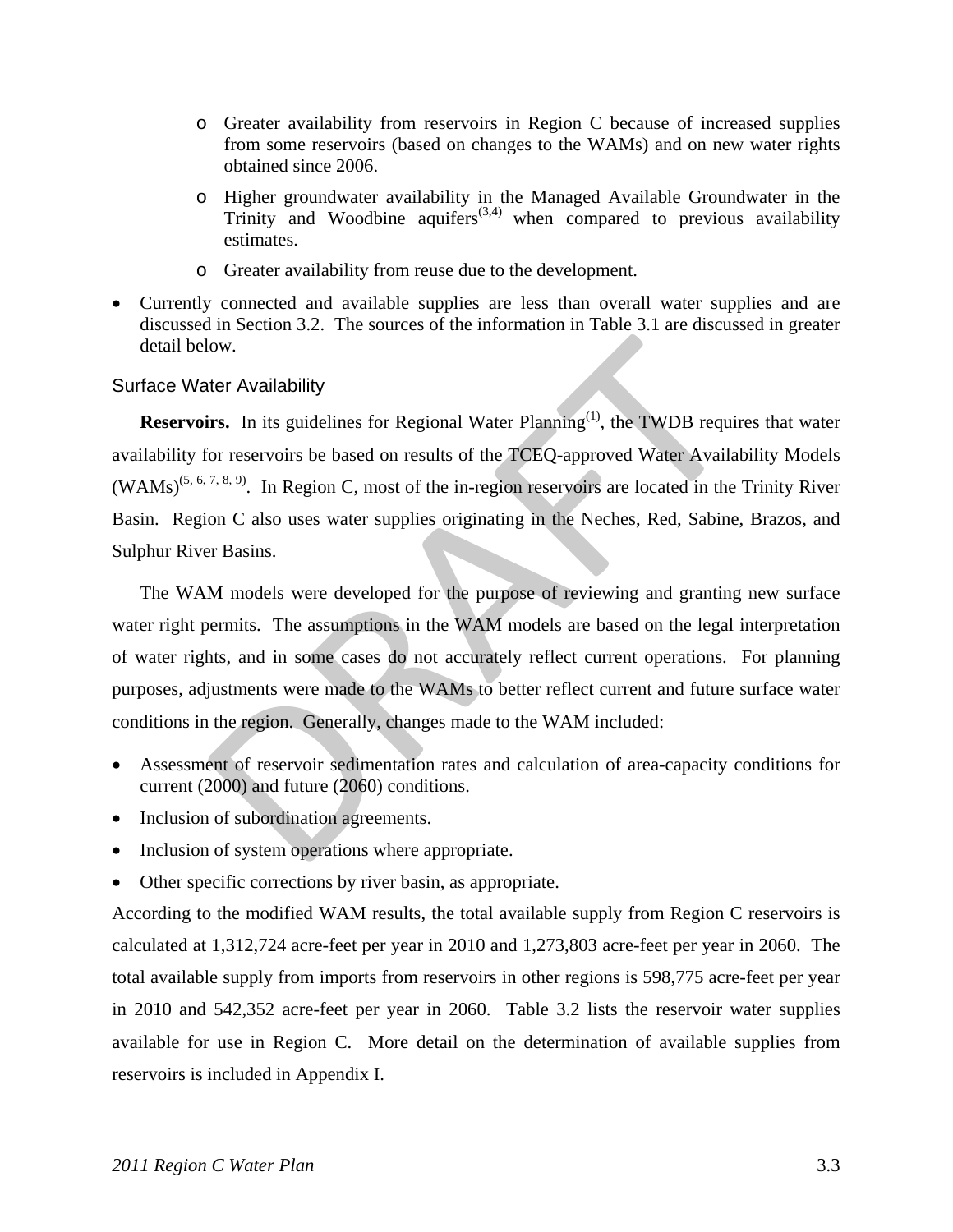**Local Irrigation Supply.** The local irrigation surface water supply is based on existing runof-the-river water rightsfor irrigation not associated with major reservoirs. The total irrigation local supply in Region C is estimated at 20,205 acre-feet per year throughout the planning period. More detail on the determination of available supplies for run-of-the-river supply is shown in Table 3.3, as well as Appendix I.

| Surface Water Supplies Currently Available to Region C |         |         | - Values in Acre-Feet per Year - |         |         |         |
|--------------------------------------------------------|---------|---------|----------------------------------|---------|---------|---------|
| Reservoir                                              | 2010    | 2020    | 2030                             | 2040    | 2050    | 2060    |
| <b>Systems in Region C</b>                             |         |         |                                  |         |         |         |
| Lost Creek/Jacksboro System                            | 1,597   | 1,597   | 1,597                            | 1,597   | 1,597   | 1,597   |
| West Fork System (TRWD)                                | 109,833 | 109,167 | 108,500                          | 107,833 | 107,167 | 106,500 |
| Elm Fork/Lewisville/Ray<br>Roberts (Dallas)            | 211,699 | 210,269 | 208,839                          | 207,409 | 205,979 | 204,549 |
| Grapevine (Dallas)                                     | 7,583   | 7,367   | 7,150                            | 6,933   | 6,717   | 6,500   |
| <b>Subtotal of Systems in</b><br><b>Region C</b>       | 330,713 | 328,399 | 326,086                          | 323,773 | 321,459 | 319,146 |
| <b>Reservoirs in Region C</b>                          |         |         |                                  |         |         |         |
| Cedar Creek                                            | 175,000 | 175,000 | 175,000                          | 175,000 | 175,000 | 175,000 |
| Richland-Chambers (TRWD)                               | 210,000 | 210,000 | 210,000                          | 210,000 | 210,000 | 210,000 |
| Richland-Chambers<br>(Corsicana) and Lake Halbert      | 13,872  | 13,863  | 13,855                           | 13,847  | 13,838  | 13,830  |
| Moss                                                   | 7,410   | 7,410   | 7,410                            | 7,410   | 7,410   | 7,410   |
| Lake Texoma (Texas' Share -<br>NTMWD)                  | 190,300 | 190,300 | 190,300                          | 190,300 | 190,300 | 190,300 |
| Lake Texoma (Texas' Share -<br>GTUA)                   | 25,000  | 25,000  | 25,000                           | 25,000  | 25,000  | 25,000  |
| Lake Texoma (Texas' Share -<br>Denison)                | 24,400  | 24,400  | 24,400                           | 24,400  | 24,400  | 24,400  |
| Lake Texoma (Texas' Share -<br>TXU)                    | 16,400  | 16,400  | 16,400                           | 16,400  | 16,400  | 16,400  |
| Lake Texoma (Texas' Share -<br>RRA)                    | 2,250   | 2,250   | 2,250                            | 2,250   | 2,250   | 2,250   |
| Randell                                                | 1,400   | 1,400   | 1,400                            | 1,400   | 1,400   | 1,400   |
| Valley                                                 | 0       | 0       | 0                                | 0       | 0       | 0       |
| Bonham                                                 | 5,340   | 5,340   | 5,340                            | 5,340   | 5,340   | 5,340   |
| Ray Roberts (Denton)                                   | 18,980  | 18,720  | 18,460                           | 18,200  | 17,940  | 17,680  |
| Lewisville (Denton)                                    | 7,918   | 7,817   | 7,715                            | 7,613   | 7,512   | 7,410   |

**Table 3.2 Surface Water Supplies Currently Available to Region C**  - Values in Acre-Feet per Year -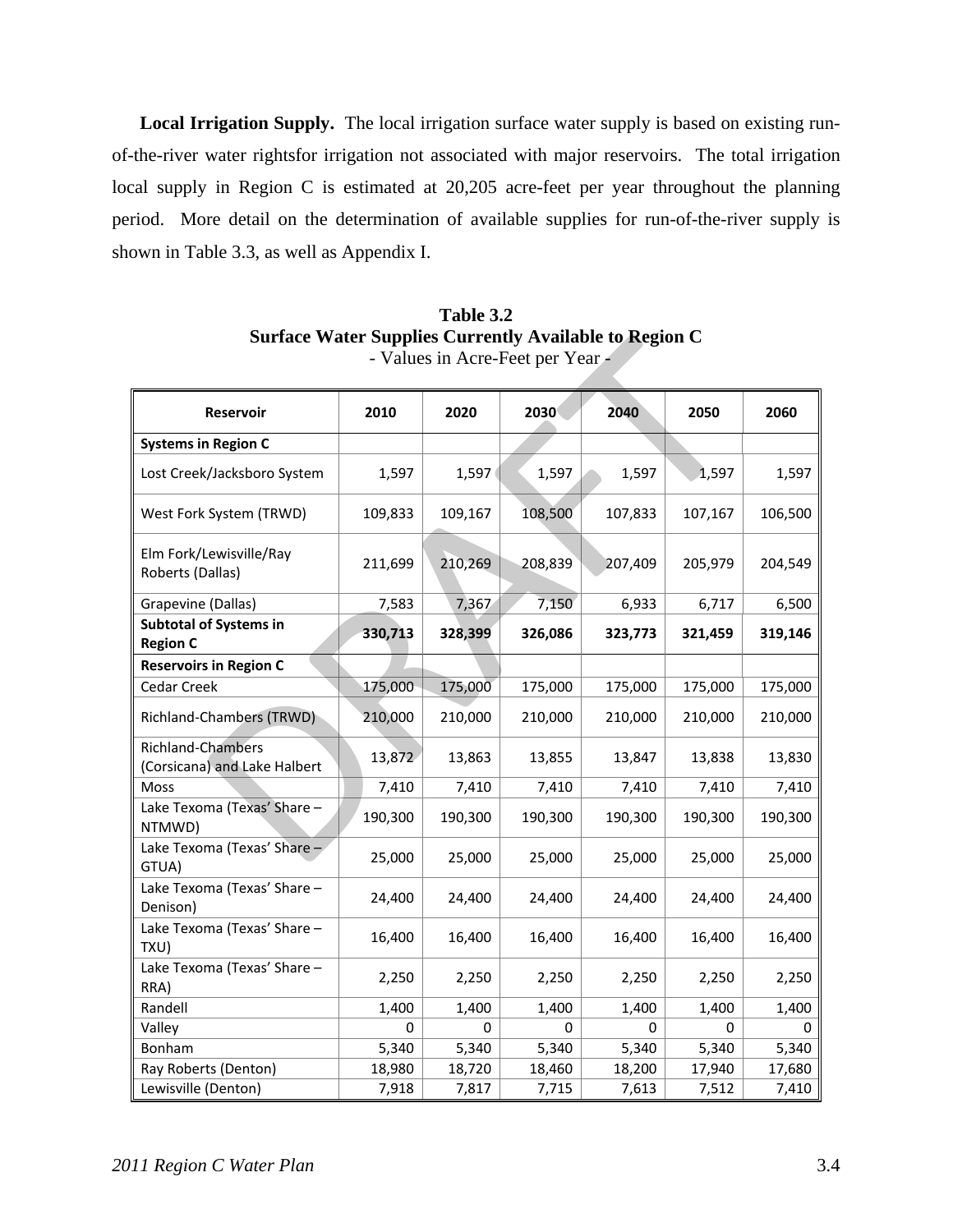| <b>Reservoir</b>                                               | 2010      | 2020           | 2030      | 2040      | 2050      | 2060      |
|----------------------------------------------------------------|-----------|----------------|-----------|-----------|-----------|-----------|
| Benbrook                                                       | 6,833     | 6,833          | 6,833     | 6,833     | 6,833     | 6,833     |
| Weatherford                                                    | 2,967     | 2,923          | 2,880     | 2,837     | 2,793     | 2,750     |
| Grapevine (PCMUD)                                              | 17,050    | 16,900         | 16,750    | 16,600    | 16,450    | 16,300    |
| Grapevine (Grapevine)                                          | 2,017     | 1,983          | 1,950     | 1,917     | 1,883     | 1,850     |
| Arlington                                                      | 9,850     | 9,700          | 9,550     | 9,400     | 9,250     | 9,100     |
| Joe Pool                                                       | 15,192    | 14,883         | 14,575    | 14,267    | 13,958    | 13,650    |
| <b>Mountain Creek</b>                                          | 6,400     | 6,400          | 6,400     | 6,400     | 6,400     | 6,400     |
| North                                                          | 0         | 0              | 0         | 0         | 0         | 0         |
| Lake Ray Hubbard<br>(Dallas)                                   | 57,427    | 56,113         | 54,800    | 53,487    | 52,173    | 50,860    |
| White Rock                                                     | 3,500     | 3,200          | 2,900     | 2,600     | 2,300     | 2,000     |
| Terrell                                                        | 2,283     | 2,267          | 2,250     | 2,233     | 2,217     | 2,200     |
| Clark                                                          | 210       | 210            | 210       | 210       | 210       | 210       |
| Bardwell                                                       | 9,600     | 9,600          | 9,295     | 8,863     | 8,432     | 8,000     |
| Waxahachie                                                     | 2,905     | 2,800          | 2,695     | 2,590     | 2,485     | 2,380     |
| <b>Forest Grove</b>                                            | 8,767     | 8,693          | 8,620     | 8,547     | 8,473     | 8,400     |
| <b>Trinidad City Lake</b>                                      | 450       | 450            | 450       | 450       | 450       | 450       |
| Trinidad                                                       | 3,050     | 3,050          | 3,050     | 3,050     | 3,050     | 3,050     |
| Navarro Mills                                                  | 19,342    | 18,333         | 17,325    | 16,317    | 15,308    | 14,300    |
| Fairfield                                                      | 870       | 870            | 870       | 870       | 870       | 870       |
| Bryson                                                         | 0         | $\overline{0}$ | 0         | 0         | 0         | 0         |
| <b>Mineral Wells</b>                                           | 2,508     | 2,495          | 2,483     | 2,470     | 2,458     | 2,445     |
| Teague City Lake                                               | 189       | 189            | 189       | 189       | 189       | 189       |
| Lake Lavon                                                     | 112,033   | 110,767        | 109,500   | 108,233   | 106,967   | 105,700   |
| Muenster                                                       | 300       | 300            | 300       | 300       | 300       | 300       |
| <b>Subtotal of Individual</b><br><b>Reservoirs in Region C</b> | 982,011   | 976,860        | 971,405   | 965,822   | 960,240   | 954,657   |
| <b>Subtotal of Reservoirs in</b><br><b>Region C</b>            | 1,312,724 | 1,305,260      | 1,297,491 | 1,289,595 | 1,281,699 | 1,273,803 |
| <b>Imports</b>                                                 |           |                |           |           |           |           |
| Chapman (UTRWD)                                                | 47,132    | 47,132         | 47,132    | 47,132    | 47,132    | 47,132    |
| Chapman (Irving)                                               | 44,484    | 44,484         | 44,484    | 44,484    | 44,484    | 44,484    |
| Chapman (UTRWD)                                                | 13,268    | 13,268         | 13,268    | 13,268    | 13,268    | 13,268    |
| Tawakoni (Dallas)                                              | 183,619   | 182,251        | 180,882   | 179,515   | 178,146   | 176,777   |
| Fork (Dallas)                                                  | 120,000   | 119,943        | 119,095   | 118,248   | 117,400   | 116,551   |
| <b>Upper Sabine Basin</b><br>(NTMWD)                           | 49,718    | 29,646         | 9,573     | 9,501     | 9,428     | 9,356     |
| Palestine (Dallas)                                             | 112,881   | 111,776        | 110,670   | 109,563   | 108,455   | 107,347   |
| Lake Livingston (TXU)                                          | 20,000    | 20,000         | 20,000    | 20,000    | 20,000    | 20,000    |
| Lake Aquilla                                                   | 264       | 276            | 285       | 295       | 309       | 329       |

# **Table 3.2, Continued**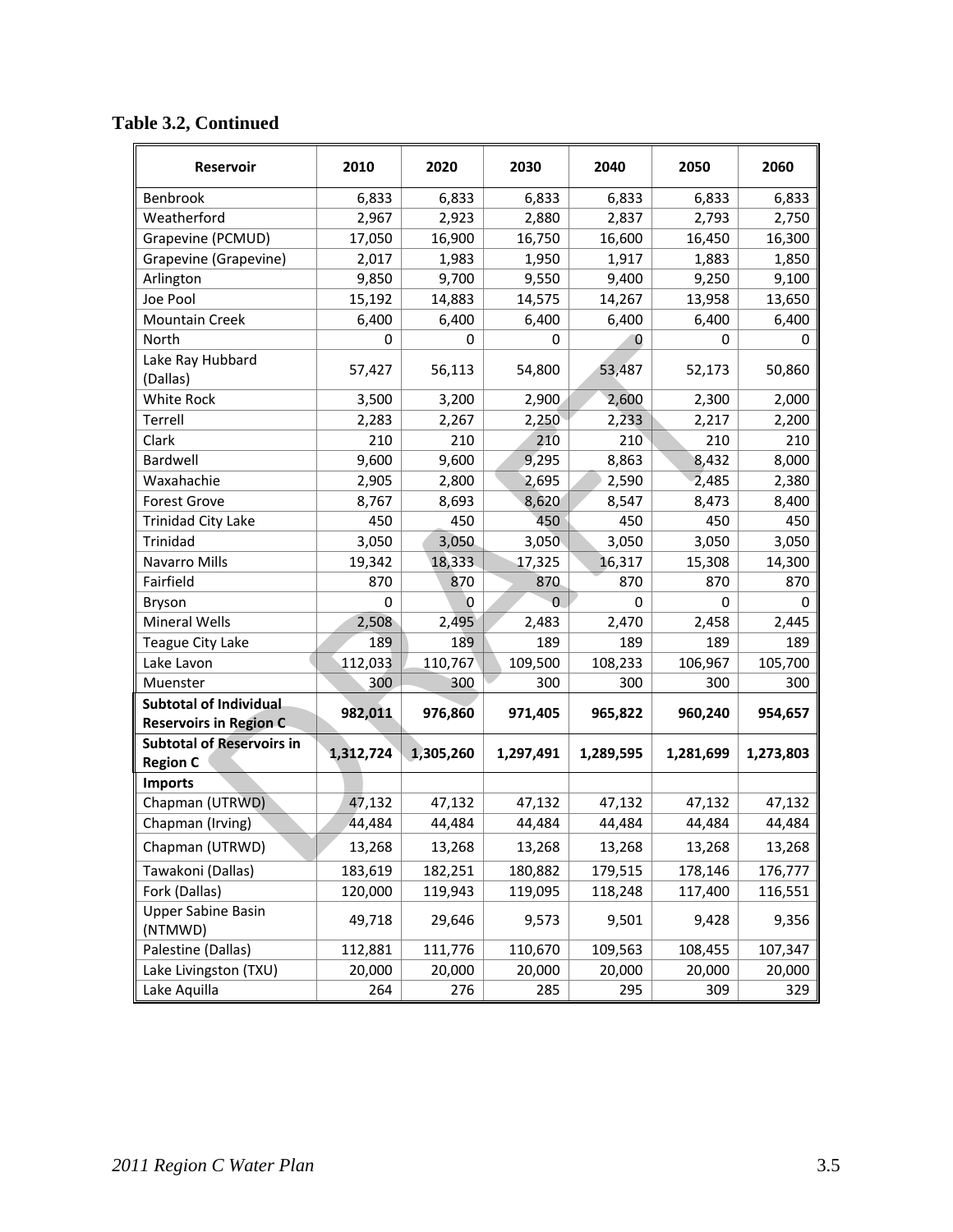### **Table 3.2, Continued**

| <b>Imports</b>                                        | 2010      | 2020      | 2030      | 2040      | 2050      | 2060      |
|-------------------------------------------------------|-----------|-----------|-----------|-----------|-----------|-----------|
| Lake Athens (Athens MWA)                              | 3,908     | 3,856     | 3,804     | 3,751     | 3,699     | 3,647     |
| Lake Granbury                                         | 231       | 231       | 231       | 231       | 231       | 231       |
| <b>Vulcan Materials (from BRA-</b><br>Possum Kingdom) | 2,000     | 2,000     | 2,000     | 2,000     | 2,000     | 2,000     |
| Parker County (from Lake<br>Palo Pinto)               | 1,270     | 1,257     | 1,248     | 1,234     | 1,230     | 1,230     |
| <b>Subtotal of Imports</b>                            | 598,775   | 576,120   | 552,672   | 549,222   | 545,782   | 542,352   |
| <b>TOTAL</b>                                          | 1,911,499 | 1,881,380 | 1,850,163 | 1,838,817 | 1,827,481 | 1,816,155 |

**Table 3.3 Run-of-the-River and Other Local Water Supplies** 

| <b>TOTAL</b>                                                                                                |                                                                     | 1,911,499<br>1,881,380<br>1,850,163<br>1,838,817 |                |                  |                  | 1,827,481     | 1,816,155 |  |  |  |  |  |
|-------------------------------------------------------------------------------------------------------------|---------------------------------------------------------------------|--------------------------------------------------|----------------|------------------|------------------|---------------|-----------|--|--|--|--|--|
|                                                                                                             | Table 3.3<br><b>Run-of-the-River and Other Local Water Supplies</b> |                                                  |                |                  |                  |               |           |  |  |  |  |  |
| <b>Other Local Supply</b><br>Run-of-the-River Supply (Acre-Feet per Year)<br>(Acre-Feet per Year)<br>County |                                                                     |                                                  |                |                  |                  |               |           |  |  |  |  |  |
|                                                                                                             | <b>Irrigation</b>                                                   | <b>Manufacturing</b>                             |                | <b>Municipal</b> | <b>Livestock</b> | <b>Mining</b> |           |  |  |  |  |  |
| Collin                                                                                                      | 408                                                                 |                                                  | $\overline{0}$ | 0                | 0                | 1,002         | 195       |  |  |  |  |  |
| Cooke                                                                                                       | 23                                                                  |                                                  | 0              | 0                | 0                | 1,187         | 237       |  |  |  |  |  |
| <b>Dallas</b>                                                                                               | 791                                                                 |                                                  | 368            | $\mathbf 0$      | 0                | 712           | 1,525     |  |  |  |  |  |
| Denton                                                                                                      | 0                                                                   |                                                  | 0              | 0                | $\overline{0}$   | 935           | 103       |  |  |  |  |  |
| <b>Ellis</b>                                                                                                | 3                                                                   |                                                  | 0              | $\Omega$         | $\overline{0}$   | 1,688         | 0         |  |  |  |  |  |
| Fannin                                                                                                      | 14,758                                                              |                                                  | $\mathbf 0$    | 72               | 69               | 1,583         | 0         |  |  |  |  |  |
| Freestone                                                                                                   | 87                                                                  |                                                  | 0              | $\Omega$         | 41               | 1,043         | 120       |  |  |  |  |  |
| Grayson                                                                                                     | 2,394                                                               |                                                  | 30             | $\mathbf 0$      | 0                | 1,683         | 0         |  |  |  |  |  |
| Henderson                                                                                                   | 415                                                                 |                                                  | 0              | $\Omega$         | $\Omega$         | 341           | $\Omega$  |  |  |  |  |  |
| Jack                                                                                                        | 110                                                                 |                                                  | 0              | 0                | 0                | 1,665         | 370       |  |  |  |  |  |
| Kaufman                                                                                                     | 64                                                                  |                                                  | 0              | $\mathbf 0$      | $\mathbf 0$      | 1,622         | 86        |  |  |  |  |  |
| Navarro                                                                                                     | 226                                                                 |                                                  | 0              | $\Omega$         | 252              | 1,603         | $\Omega$  |  |  |  |  |  |
| Parker                                                                                                      | 239                                                                 |                                                  | 0              | 0                | 33               | 1,922         | 20        |  |  |  |  |  |
| Rockwall                                                                                                    | 0                                                                   |                                                  | 0              | $\Omega$         | $\Omega$         | 168           | 33        |  |  |  |  |  |
| <b>Tarrant</b>                                                                                              | 549                                                                 |                                                  | 959            | 0                | $\overline{0}$   | 442           | 342       |  |  |  |  |  |
| Wise                                                                                                        | 139                                                                 |                                                  | 0              | 133              | 0                | 1,117         | 0         |  |  |  |  |  |
| <b>TOTAL</b>                                                                                                | 20,205                                                              |                                                  | 1,357          | 205              | 395              | 18,713        | 3,031     |  |  |  |  |  |

**Other Local Supplies.** Other local supplies include run-of-the-river supplies associated with water rights and used for municipal, manufacturing, mining, and power generation. It also includes local surface water supplies used for mining and livestock. For livestock and mining supplies that are not associated with water rights (such as stock ponds and privately-owned water for mining), supplies are assumed to be the same as was reported in the 2006 *Region C Water*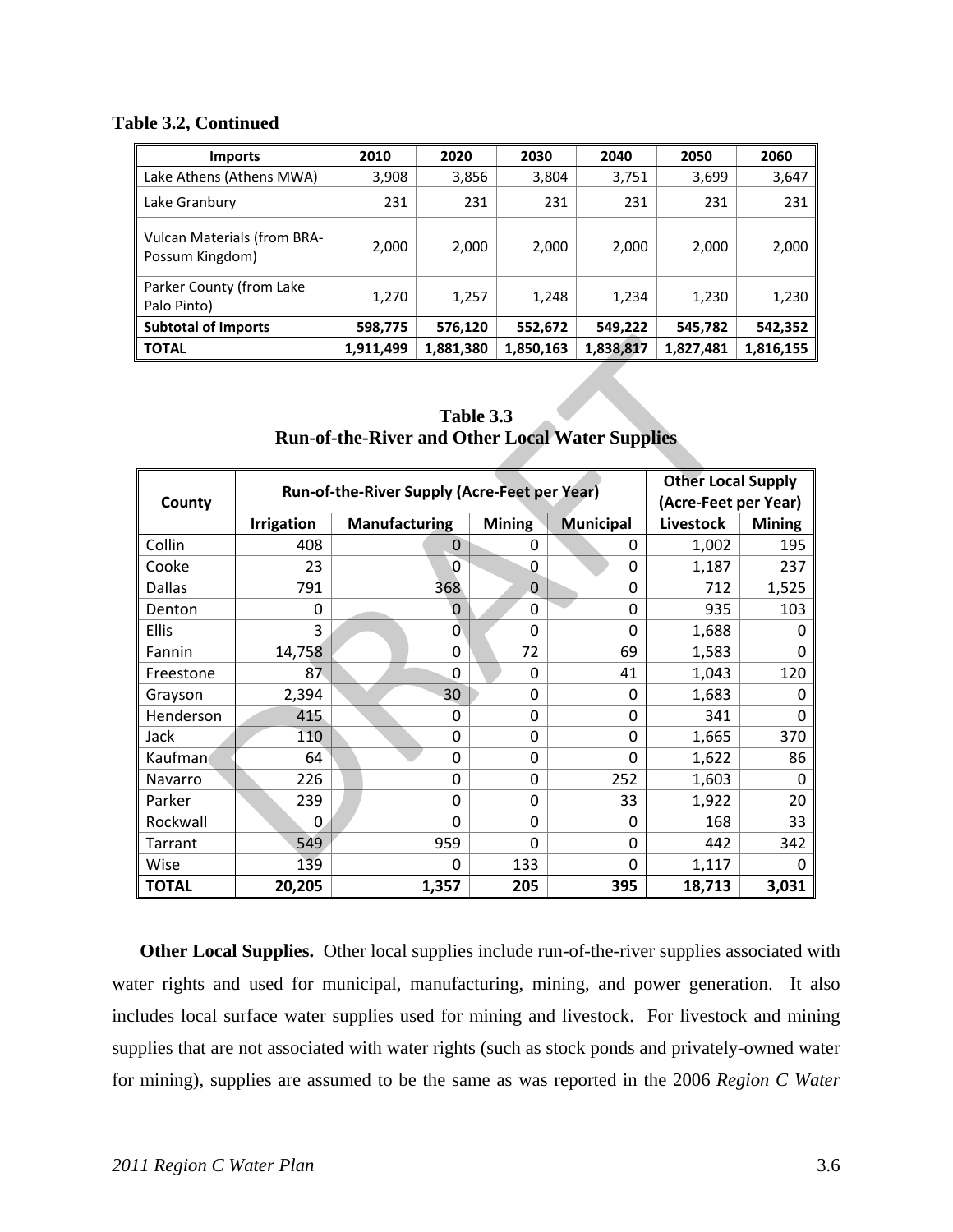*Plan*<sup>(2)</sup>. The total other local supply available in Region C is 23,701 acre-feet per year. More detail on the determination of available other local supplies is included in Table 3.3 and Appendix I.

**Reuse.** The reuse supply considered as available to the region is from existing projects based on current permits, authorizations, and facilities. Categories of reuse include (1) currently permitted and operating indirect reuse projects, in which water is reused after being returned to the stream; (2) existing reuse projects for industrial purposes (including recycled water for mining use); and (3) authorized direct reuse projects for which facilities are already developed. The specific reuse projects included are discussed in Appendix I.

Indirect reuse project sponsors in Region C include the North Texas Municipal Water District (NTMWD), Trinity River Authority (TRA), Tarrant Regional Water District (TRWD), and the Upper Trinity Regional Water District (UTRWD). In addition, there are a number of existing direct reuse projects for landscape irrigation, golf course irrigation, cooling water, park irrigation, and natural gas industry use in Region C. Many of these projects were included in the 2006 *Region C Water Plan<sup>(2)</sup>*. Significant new reuse projects since the last plan include: and (3) authorized direct reuse projects for which facilities are alread<br>reuse projects included are discussed in Appendix 1.<br>reuse projects included are discussed in Appendix 1.<br>reuse project sponsors in Region C include

- The expansion of the City of Fort Worth's Village Creek Reclaimed Water Delivery System to serve the Cities of Arlington and Euless, Dallas-Fort Worth International Airport, and other potential retail customers within the City of Fort Worth is currently under construction and is anticipated to be online by the end of 2010.
- The TRWD Richland-Chambers Reservoir reuse project began operation in 2009 and diverts return flows into off-channel, wetland impoundments for water quality treatment purposes before delivery into the Richland-Chambers Reservoir for storage and diversion.
- The NTMWD is now authorized to divert up to an additional 35,941 acre-feet per year (for a total of 71,882 acre-feet per year) of return flows from the District's Wilson Creek Wastewater Treatment Plant in Lake Lavon.
- The NTMWD East Fork Raw Water Supply Project began operation in 2009 and can currently convey nearly 48,000 acre-feet per year of return flows to Lake Lavon for subsequent reuse. The NTMWD East Fork Raw Water Supply Project diverts return flows from the East Fork of the Trinity River to a constructed wetland for polishing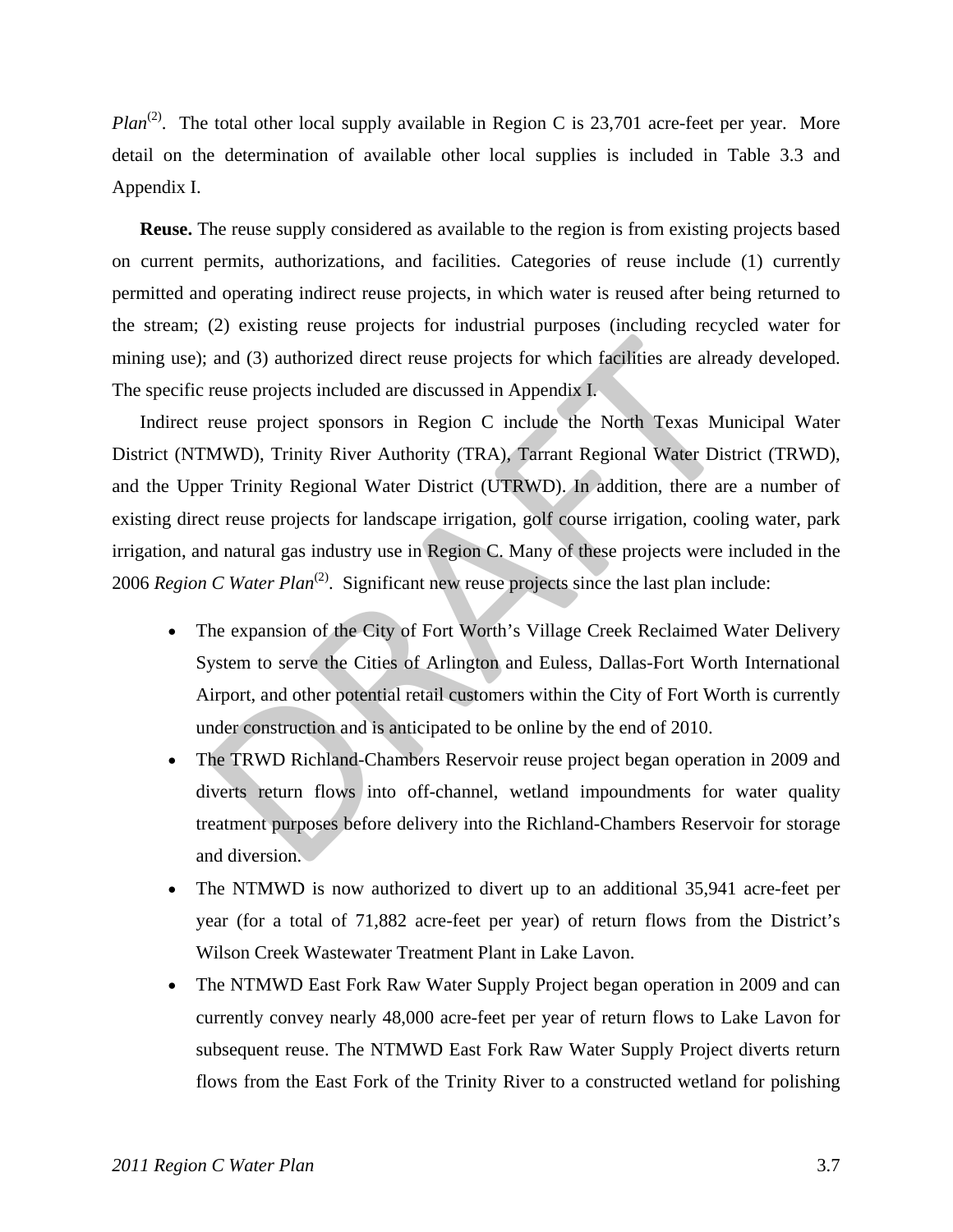treatment and ultimately returns this water to Lake Lavon. The water right for the project authorizes diversions up to 157,393 acre-feet per year, as return flows increase and become available.

• Dallas Water Utilities and NTMWD have entered into an agreement which would allow NTMWD to exchange return flows from its WWTPs discharging into Lake Ray Hubbard for Dallas return flows discharged to the main stem of the Trinity River. Under this agreement, Dallas will obtain the right to divert the NTMWD return flows from Lake Ray Hubbard and will pump an equal amount of flow from the main stem of the Trinity River to the NTMWD East Fork Water Supply Project wetland for use by NTMWD. In addition, once water rights for Elm Fork return flows (from NTMWD WWTPs discharging to Lake Lewisville) have been secured by NTMWD, NTMWD will support Dallas efforts to secure bed and banks transport, storage and diversion rights for the Elm Fork return flows. In exchange, Dallas will pump a quantity equal to NTMWD's discharge of its future Elm Fork return flows to the East Fork Water Supply Project wetland for use by NTMWD. from Lake Ray Hubbard and will pump an equal amount of flow from to the Trinity River to the NTMWD East Fork Water Supply Project w<br>by NTMWD. In addition, once water rights for Elm Fork return<br>NTMWD WWTPs discharging to La

It is anticipated that reuse will increase significantly in Region C over the next 50 years, but proposed and potential direct reuse projects are not included as currently available supplies. There are a number of reuse projects being considered as potentially feasible management strategies as part of this planning process. Recommended water management strategies for reuse are discussed in Chapter 4 of this report.

Table 3.4 summarizes the currently available reuse supplies by county in Region C. The total available supply from reuse in Region C by 2010 is 181,046 acre-feet per year, increasing to 261,011 acre-feet per year in 2060.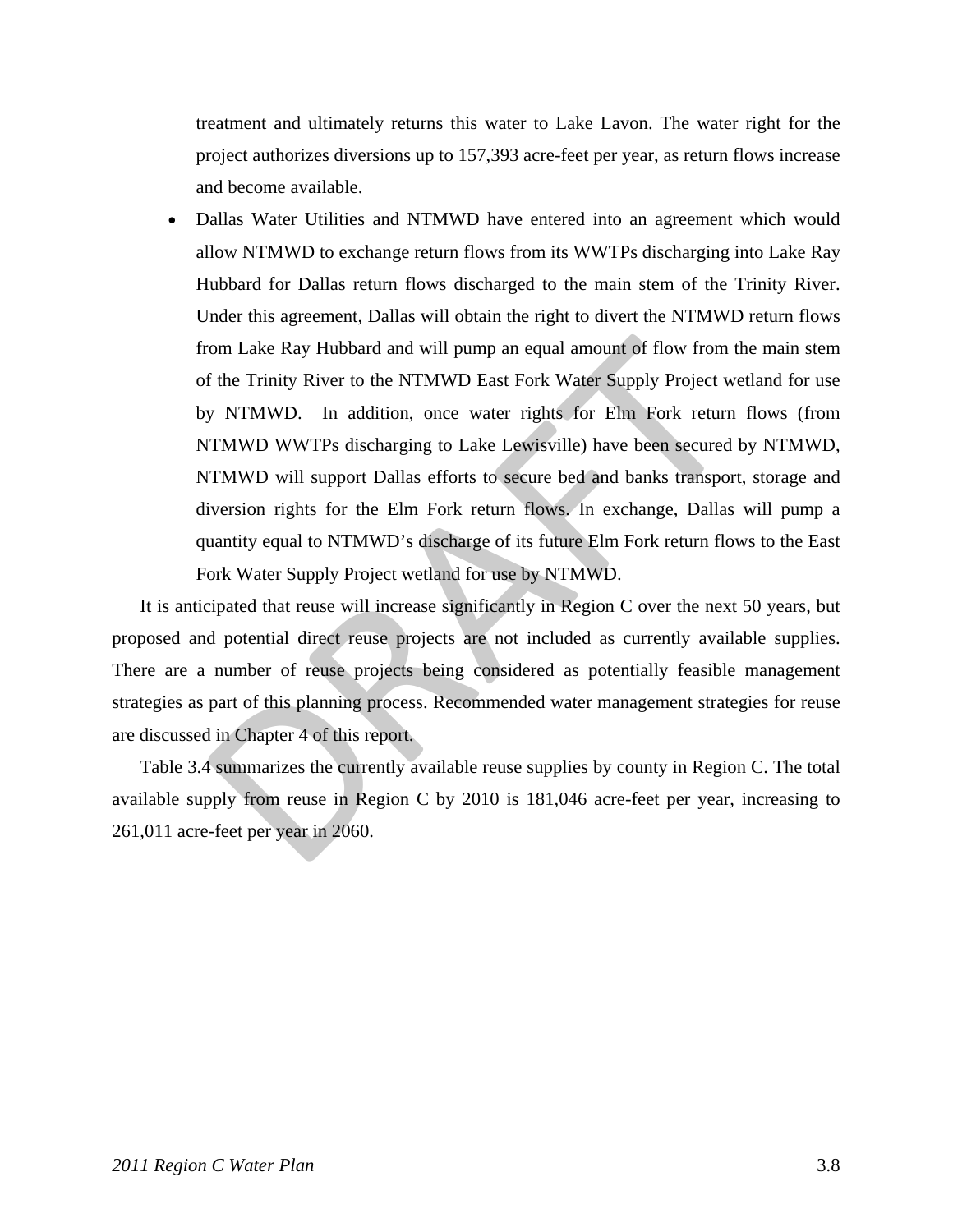| County                                                                            | 2010                 | 2020    | 2030     | 2040    | 2050    | 2060    |  |  |  |  |  |
|-----------------------------------------------------------------------------------|----------------------|---------|----------|---------|---------|---------|--|--|--|--|--|
| Collin                                                                            | 52,227               | 63,168  | 74,109   | 74,109  | 74,109  | 74,109  |  |  |  |  |  |
| Cooke                                                                             | 9                    | 9       | 9        | 9       | 9       | 9       |  |  |  |  |  |
| <b>Dallas</b>                                                                     | 8,831                | 8,831   | 8,831    | 8,831   | 8,831   | 8,831   |  |  |  |  |  |
| Denton                                                                            | 4,612                | 6,069   | 7,302    | 8,423   | 9,993   | 11,786  |  |  |  |  |  |
| Ellis                                                                             | 7,096                | 7,744   | 8,431    | 8,492   | 8,492   | 8,492   |  |  |  |  |  |
| Fannin                                                                            | 0                    | 0       | 0        | 0       | 0       | 0       |  |  |  |  |  |
| Freestone                                                                         | 0                    | 0       | $\Omega$ | 0       | 0       | 0       |  |  |  |  |  |
| Grayson                                                                           | 0                    | 0       | 0        | 0       | 0       | 0       |  |  |  |  |  |
| Henderson                                                                         | 8,473                | 8,333   | 8,193    | 8,053   | 7,914   | 7,775   |  |  |  |  |  |
| Jack                                                                              | 412                  | 412     | 411      | 411     | 410     | 410     |  |  |  |  |  |
| Kaufman                                                                           | 61,345               | 83,506  | 103,460  | 118,358 | 118,358 | 118,358 |  |  |  |  |  |
| Navarro                                                                           | 16,800               | 16,800  | 16,800   | 16,800  | 16,800  | 16,800  |  |  |  |  |  |
| Parker                                                                            | 13                   | 13      | 13       | 13      | 13      | 13      |  |  |  |  |  |
| Rockwall                                                                          | 784                  | 784     | 784      | 784     | 784     | 784     |  |  |  |  |  |
| Tarrant                                                                           | 4,514                | 4,893   | 5,161    | 5,339   | 5,473   | 5,583   |  |  |  |  |  |
| Wise                                                                              | 15,930               | 14,074  | 12,152   | 10,643  | 9,236   | 8,061   |  |  |  |  |  |
| <b>TOTAL</b>                                                                      | 181,046              | 214,636 | 245,656  | 260,265 | 260,422 | 261,011 |  |  |  |  |  |
|                                                                                   | ndwater Availability |         |          |         |         |         |  |  |  |  |  |
| roundwater supplies in Region C are obtained from two major aquifers (Carrizo-V   |                      |         |          |         |         |         |  |  |  |  |  |
| Frinity), four minor aquifers (Woodbine, Nacatoch, Sparta, and Queen City), and l |                      |         |          |         |         |         |  |  |  |  |  |
| ferentiated formations, referred to as "other aquifer".                           |                      |         |          |         |         |         |  |  |  |  |  |

### **Table 3.4 Currently Permitted and Available Reuse Supplies by County**  - Values in Acre-Feet per Year -

## Groundwater Availability

Groundwater supplies in Region C are obtained from two major aquifers (Carrizo-Wilcox and Trinity), four minor aquifers (Woodbine, Nacatoch, Sparta, and Queen City), and locally undifferentiated formations, referred to as "other aquifer".

The TWDB guidelines<sup> $(1)$ </sup> state that Managed Available Groundwater (MAG) estimates provided by the TWDB are to be used to determine available groundwater supplies unless the MAG estimates are not available. MAG estimates are developed by the TWDB using Desired Future Conditions (DFCs) submitted by Groundwater Management Areas (GMAs). The TWDB created sixteen GMAs in Texas. GMA 8 covers all of Region C except for Jack County, Henderson County, and a small portion of Navarro County.

The GMAs are responsible for developing DFCs for aquifers within their respective areas. The TWDB quantifies MAG estimates based on the DFCs provided by the GMAs. For the 2011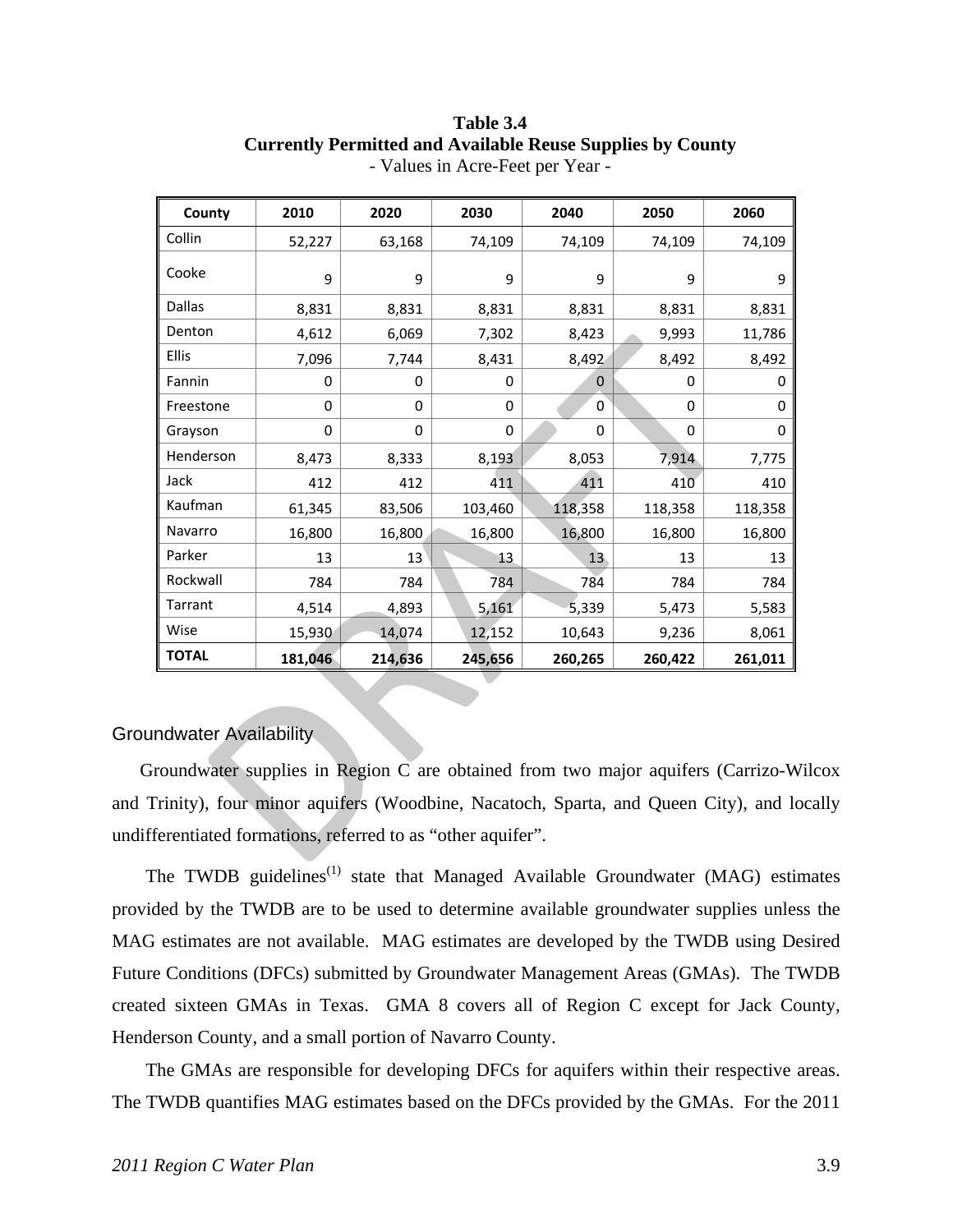regional water plans, the planning groups were required to use MAG estimates available as of January 1, 2009 as the basis for existing groundwater supplies<sup>(1)</sup>. MAG estimates were available for the Woodbine aquifer prior to the January  $1<sup>st</sup>$  deadline. MAG estimates were available for the Trinity aquifer in March of 2009. The DFCs for the Nacatoch aquifer have been submitted, but the MAG estimates are not yet available. Neither DFCs nor MAG estimates are available for the Carrizo-Wilcox, Queen City, or Sparta aquifers.

**Carrizo-Wilcox Aquifer.** Supplies from the Carrizo-Wilcox aquifer are available in Freestone, Henderson, and Navarro counties in Region C. The available supply from the Carrizo-Wilcox aquifer is assumed to be the same as that shown in the 2006 *Region C Water*   $Plan<sup>(2)</sup>$ .

For the 2006 *Region C Water Plan<sup>(2)</sup>* update, Region C requested that the TWDB run both the Northern Carrizo-Wilcox and Central Carrizo-Wilcox Groundwater Availability Models  $(GAMs)^{(10)}$ , and the two models resulted in significantly different water availabilities. After discussing the results with the groundwater conservation districts in the region, Region C assumed that the currently available groundwater supply from the Carrizo-Wilcox aquifer was equivalent to twice the current use from the aquifer in Freestone, Henderson, and Navarro counties. Table 3.5 shows the resulting groundwater availability by county to Region C from the Carrizo-Wilcox aquifer. As with reservoirs, this number represents the amount of water available from the aquifer, without considering limitations imposed by or current availability due to the capacity of wells and other facilities. The amount of groundwater currently available in Region C is discussed in Section 3.2. Henderson, and Navarro counties in Region C. The available sup<br>cox aquifer is assumed to be the same as that shown in the 2006  $Re_l$ <br>2006  $Re_l$   $C$   $Water$   $Plan^{(2)}$  update,  $Re_l$   $D$  requested that the TW<br>n Carrizo-Wilcox and Cen

**Trinity and Woodbine Aquifers.** The Woodbine aquifer overlies the Trinity aquifer. The Woodbine aquifer is in Collin, Dallas, Denton, Ellis, Fannin, Grayson, Kaufman, Navarro, and Parker counties in Region C. The Trinity aquifer is in Collin, Cooke, Dallas, Denton, Ellis, Fannin, Grayson, Jack, Navarro, Parker, Tarrant, and Wise counties in Region C. Most of the pumping from the Trinity aquifer in Region C is from three layers: Paluxy, Hensel, and Hosston. MAG estimates provided by the TWDB were used to determine groundwater availability from the Trinity and Woodbine aquifers. These availability numbers are shown in Table 3.5.

**Groundwater Conservation Districts.** There are currently seven Groundwater Conservation Districts (GCDs) that include one or more Region C counties: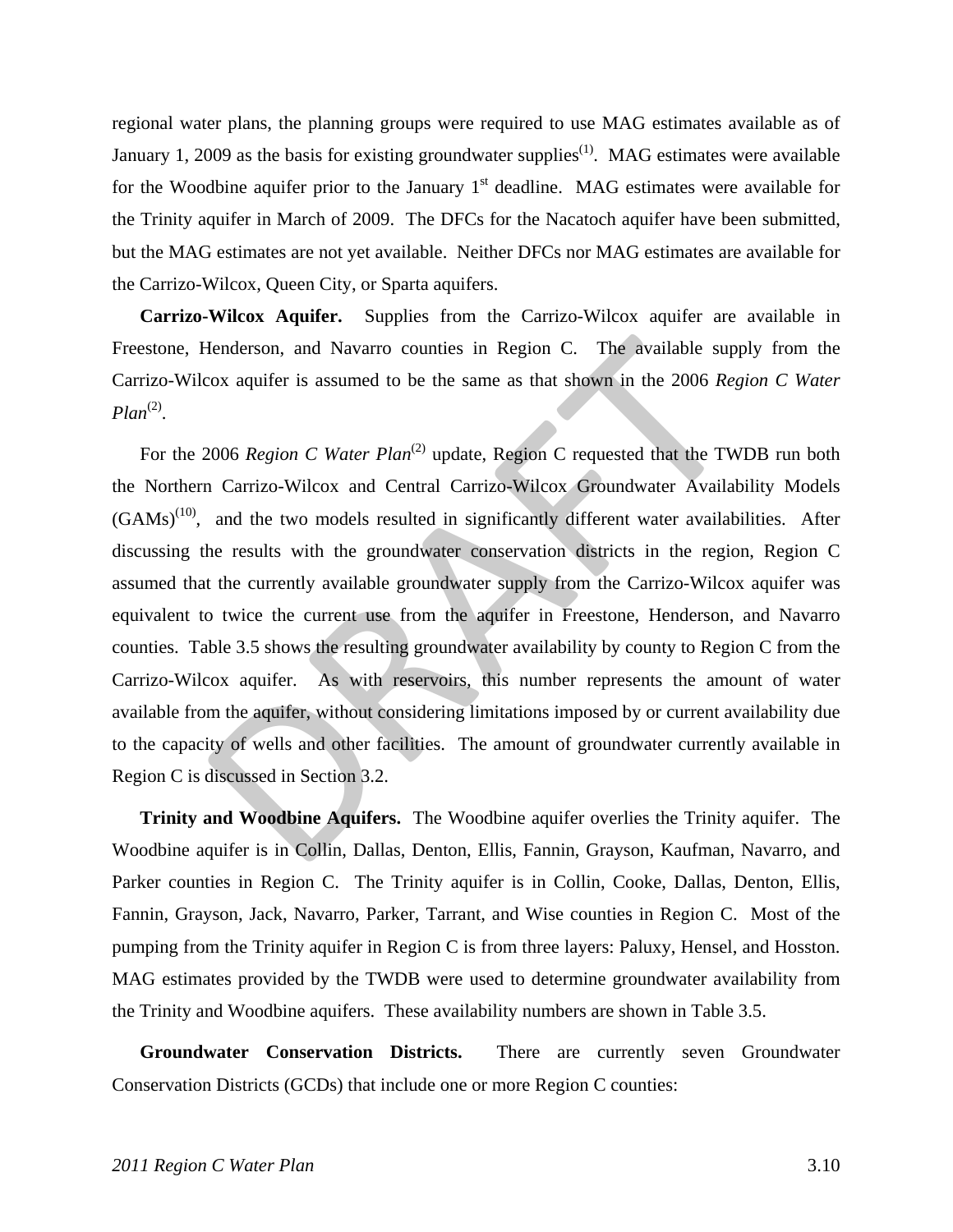- Upper Trinity GCD (Wise and Parker Counties)
- Northern Trinity GCD (Tarrant County)
- Neches and Trinity Valleys GCD (includes Henderson County)
- Mid-East Texas GCD (includes Freestone County)
- Prairielands GCD (includes Ellis County)
- North Texas GCD (Collin, Cooke, and Denton Counties)
- Red River GCD (Grayson and Fannin Counties).

**Summary.** In Region C, MAG estimates for the Trinity and Woodbine aquifers were available for this cycle of regional water planning. For the Carrizo-Wilocox, Nacatoch, Sparta, Queen City, and other aquifers, available groundwater supplies were assumed to be the same as was shown in the 2006 *Region C Water Plan*<sup>(2)</sup>. The total available supply from groundwater in Region C is 146,152 acre-feet per year throughout the planning period. More detail on the determination of available supplies from groundwater is included in Appendix I. 1 Texas GCD (Collin, Cooke, and Denton Counties)<br>
River GCD (Grayson and Fannin Counties).<br>
The Region C, MAG estimates for the Trinity and Woodbine at<br>
this cycle of regional water planning. For the Carrizo-Wilocox, Nac<br>

| <b>Aquifer</b>                 | <b>County</b>  | 2010   | 2020   | 2030   | 2040   | 2050   | 2060   |
|--------------------------------|----------------|--------|--------|--------|--------|--------|--------|
| Carrizo-Wilcox                 | Freestone      | 6,653  | 6,653  | 6,653  | 6,653  | 6,653  | 6,653  |
| Carrizo-Wilcox                 | Henderson      | 5,370  | 5,370  | 5,370  | 5,370  | 5,370  | 5,370  |
| Carrizo-Wilcox                 | <b>Navarro</b> | 180    | 180    | 180    | 180    | 180    | 180    |
| <b>Carrizo-Wilcox Subtotal</b> |                | 12,203 | 12,203 | 12,203 | 12,203 | 12,203 | 12,203 |
| Trinity                        | Collin         | 2,100  | 2,100  | 2,100  | 2,100  | 2,100  | 2,100  |
| Trinity                        | Cooke          | 6,850  | 6,850  | 6,850  | 6,850  | 6,850  | 6,850  |
| Trinity                        | Dallas         | 5,458  | 5,458  | 5,458  | 5,458  | 5,458  | 5,458  |
| Trinity                        | Denton         | 19,333 | 19,333 | 19,333 | 19,333 | 19,333 | 19,333 |
| Trinity                        | Ellis          | 3,959  | 3,959  | 3,959  | 3,959  | 3,959  | 3,959  |
| Trinity                        | Fannin         | 700    | 700    | 700    | 700    | 700    | 700    |
| Trinity                        | Grayson        | 9,400  | 9,400  | 9,400  | 9,400  | 9,400  | 9,400  |
| Trinity                        | Jack           | 100    | 100    | 100    | 100    | 100    | 100    |
| Trinity                        | Kaufman        | 1,181  | 1,181  | 1,181  | 1,181  | 1,181  | 1,181  |
| Trinity                        | Navarro        | 1,873  | 1,873  | 1,873  | 1,873  | 1,873  | 1,873  |
| Trinity                        | Parker         | 15,248 | 15,248 | 15,248 | 15,248 | 15,248 | 15,248 |
| Trinity                        | Rockwall       | 958    | 958    | 958    | 958    | 958    | 958    |

## **Table 3.5 Groundwater Supplies in Region C**  - Values in Acre-Feet per Year -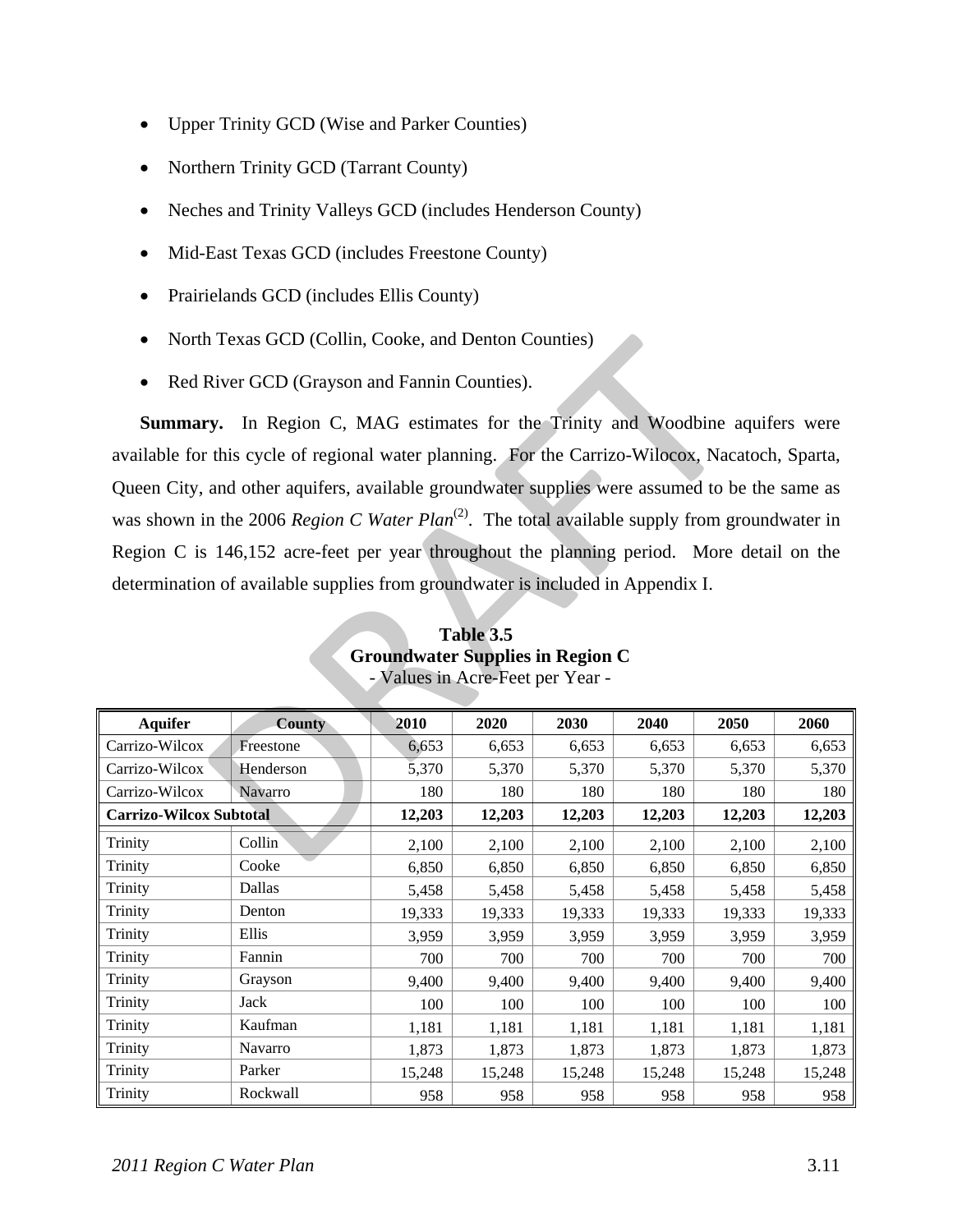| <b>Aquifer</b>                                   | County                                                                                         | 2010         | 2020     | 2030           | 2040           | 2050         | 2060     |  |  |  |
|--------------------------------------------------|------------------------------------------------------------------------------------------------|--------------|----------|----------------|----------------|--------------|----------|--|--|--|
| Trinity                                          | Tarrant                                                                                        | 18,747       | 18,747   | 18,747         | 18,747         | 18,747       | 18,747   |  |  |  |
| Trinity                                          | Wise                                                                                           | 9,282        | 9,282    | 9,282          | 9,282          | 9,282        | 9,282    |  |  |  |
| <b>Trinity Subtotal</b>                          |                                                                                                | 95,189       | 95,189   | 95,189         | 95,189         | 95,189       | 95,189   |  |  |  |
| Woodbine                                         | Collin                                                                                         | 2,509        | 2,509    | 2,509          | 2,509          | 2,509        | 2,509    |  |  |  |
| Woodbine                                         | Cooke                                                                                          | 154          | 154      | 154            | 154            | 154          | 154      |  |  |  |
| Woodbine                                         | Dallas                                                                                         | 2,313        | 2,313    | 2,313          | 2,313          | 2,313        | 2,313    |  |  |  |
| Woodbine                                         | Denton                                                                                         | 4,126        | 4,126    | 4,126          | 4,126          | 4,126        | 4,126    |  |  |  |
| Woodbine                                         | Ellis                                                                                          | 5,441        | 5,441    | 5,441          | 5,441          | 5,441        | 5,441    |  |  |  |
| Woodbine                                         | Fannin                                                                                         | 3,297        | 3,297    | 3,297          | 3,297          | 3,297        | 3,297    |  |  |  |
| Woodbine                                         | Grayson                                                                                        | 12,087       | 12,087   | 12,087         | 12,087         | 12,087       | 12,087   |  |  |  |
| Woodbine                                         | Kaufman                                                                                        | 200          | 200      | 200            | 200            | 200          | 200      |  |  |  |
| Woodbine                                         | Navarro                                                                                        | 300          | 300      | 300            | 300            | 300          | 300      |  |  |  |
| Woodbine                                         | Parker                                                                                         | $\mathbf{0}$ | $\bf{0}$ | $\overline{0}$ | $\overline{0}$ | $\mathbf{0}$ | $\Omega$ |  |  |  |
| Woodbine                                         | Rockwall                                                                                       | 144          | 144      | 144            | 144            | 144          | 144      |  |  |  |
| Woodbine                                         | Tarrant                                                                                        | 632          | 632      | 632            | 632            | 632          | 632      |  |  |  |
| <b>Woodbine Subtotal</b>                         |                                                                                                | 31,203       |          |                |                |              |          |  |  |  |
|                                                  |                                                                                                |              | 31,203   | 31,203         | 31,203         | 31,203       | 31,203   |  |  |  |
| Nacatoch                                         | Henderson,<br>Kaufman, Navarro,<br>& Rockwall                                                  | 558          | 558      | 558            | 558            | 558          | 558      |  |  |  |
| Queen City                                       | Freestone &<br>Henderson                                                                       | 873          | 873      | 873            | 873            | 873          | 873      |  |  |  |
| Other                                            | All                                                                                            | 6,126        | 6,126    | 6,126          | 6,126          | 6,126        | 6,126    |  |  |  |
| <b>Minor Aquifers Subtotal</b>                   |                                                                                                | 7,557        | 7,557    | 7,557          | 7,557          | 7,557        | 7,557    |  |  |  |
| <b>TOTAL</b>                                     |                                                                                                | 146,152      | 146,152  | 146,152        | 146,152        | 146,152      | 146,152  |  |  |  |
| 3.2<br><b>Currently Available Water Supplies</b> |                                                                                                |              |          |                |                |              |          |  |  |  |
|                                                  | Table 3.6 and Figure 3.2 show the currently available water supplies in Region C by different  |              |          |                |                |              |          |  |  |  |
|                                                  | source types. Table 3.7 shows the currently available supplies to water user groups by county. |              |          |                |                |              |          |  |  |  |

### **Table 3.5, Continued**

## *3.2 Currently Available Water Supplies*

Table 3.6 and Figure 3.2 show the currently available water supplies in Region C by different source types. Table 3.7 shows the currently available supplies to water user groups by county. Currently available supplies are supplies that can be used with currently existing water rights, contracts, and facilities. They are less than the overall supplies available to the region because the facilities needed to use some supplies have not yet been developed. (Common constraints limiting currently available supplies include the availability and capacity of transmission systems, treatment plants, and wells.) The comparison of overall water supply availability and currently available water supplies for Region C shows the following:

• The total currently available supply in Region C for 2060 is 1,887,130 acre-feet per year, of which 1,874,132 acre-feet per year is available to users in Region C (a portion is used to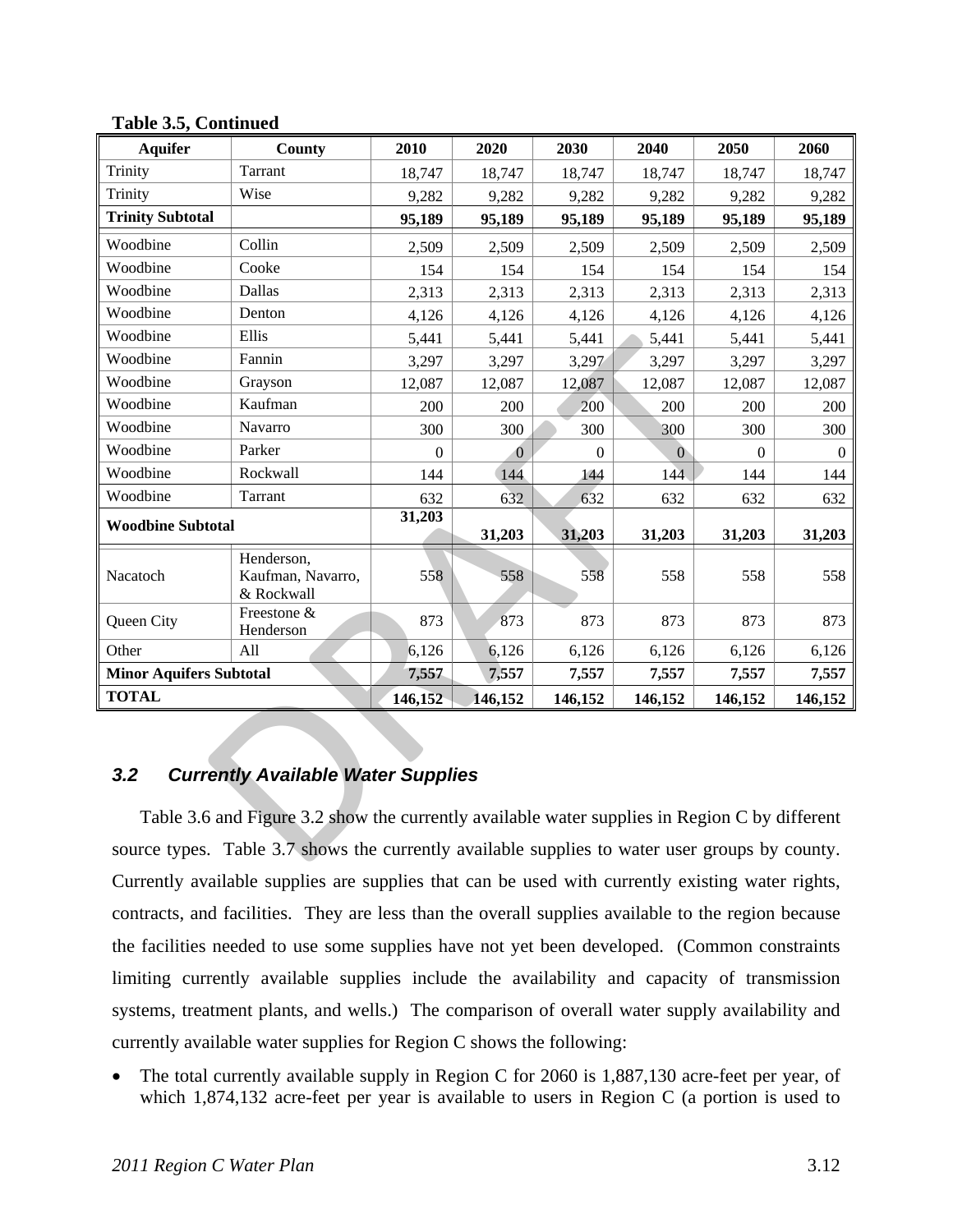supply customers in adjacent regions). This is 380,093 acre-feet per year less than the overall supply. The difference is due primarily to transmission and treatment plant capacity limitations. This includes 196,881 acre-feet per year of unconnected supplies for Dallas Water Utilities (Lake Fork Reservoir and Lake Palestine).

- The currently available supplies from in-region reservoirs, local sources, groundwater and current reuse are nearly fully allocated by 2060. Some of the differences can be attributed to sources that are not currently used for water supplies (White Rock Lake, Lake Mineral Wells and Forest Grove Reservoir).
- Groundwater supplies, which represent only 6 percent of the total available supply to the region, are nearly 84 percent utilized by current water users. The total amount of groundwater supply that is available for future development is only 23,751 acre-feet per year.
- Permitted surface water imports to Region C are shown to be more than 540,000 acre-feet per year in 2060 in Table 3.1. Approximately 36% of these supplies are not currently connected to water supply systems. The connection of these supplies will be considered as water management strategies in Section 4.

## **Table 3.6 Currently Available Water Supplies to Water Users by Source Type**  - Values in Acre-Feet per Year -

| region, are nearly 84 percent utilized by current water users. The total amount of<br>groundwater supply that is available for future development is only 23,751 acre-feet per year.                                                                                                                                                   |           |           |           |           |           |           |  |  |  |  |
|----------------------------------------------------------------------------------------------------------------------------------------------------------------------------------------------------------------------------------------------------------------------------------------------------------------------------------------|-----------|-----------|-----------|-----------|-----------|-----------|--|--|--|--|
| Permitted surface water imports to Region C are shown to be more than 540,000 acre-feet per<br>$\bullet$<br>year in 2060 in Table 3.1. Approximately 36% of these supplies are not currently connected<br>to water supply systems. The connection of these supplies will be considered as water<br>management strategies in Section 4. |           |           |           |           |           |           |  |  |  |  |
| Table 3.6<br><b>Currently Available Water Supplies to Water Users by Source Type</b><br>- Values in Acre-Feet per Year -                                                                                                                                                                                                               |           |           |           |           |           |           |  |  |  |  |
| Category                                                                                                                                                                                                                                                                                                                               | 2010      | 2020      | 2030      | 2040      | 2050      | 2060      |  |  |  |  |
| Reservoirs in Region C                                                                                                                                                                                                                                                                                                                 | 1,067,974 | 1,053,836 | 1,052,771 | 1,039,079 | 1,036,285 | 1,028,336 |  |  |  |  |
| Local Irrigation                                                                                                                                                                                                                                                                                                                       | 19,455    | 19,455    | 19,455    | 19,455    | 19,455    | 19,455    |  |  |  |  |
| Other Local Supply                                                                                                                                                                                                                                                                                                                     | 22,862    | 22,814    | 22,846    | 22,884    | 22,931    | 22,989    |  |  |  |  |
| Surface Water Imports                                                                                                                                                                                                                                                                                                                  | 487,137   | 465,146   | 448,432   | 442,530   | 441,278   | 437,839   |  |  |  |  |
| Groundwater                                                                                                                                                                                                                                                                                                                            | 117,500   | 117,500   | 117,500   | 117,500   | 117,500   | 117,500   |  |  |  |  |
| Reuse                                                                                                                                                                                                                                                                                                                                  | 181,046   | 214,636   | 245,656   | 260,265   | 260,422   | 261,011   |  |  |  |  |
| <b>REGION C TOTAL</b>                                                                                                                                                                                                                                                                                                                  | 1,895,973 | 1,893,386 | 1,906,660 | 1,901,713 | 1,897,871 | 1,887,130 |  |  |  |  |
|                                                                                                                                                                                                                                                                                                                                        |           |           |           |           |           |           |  |  |  |  |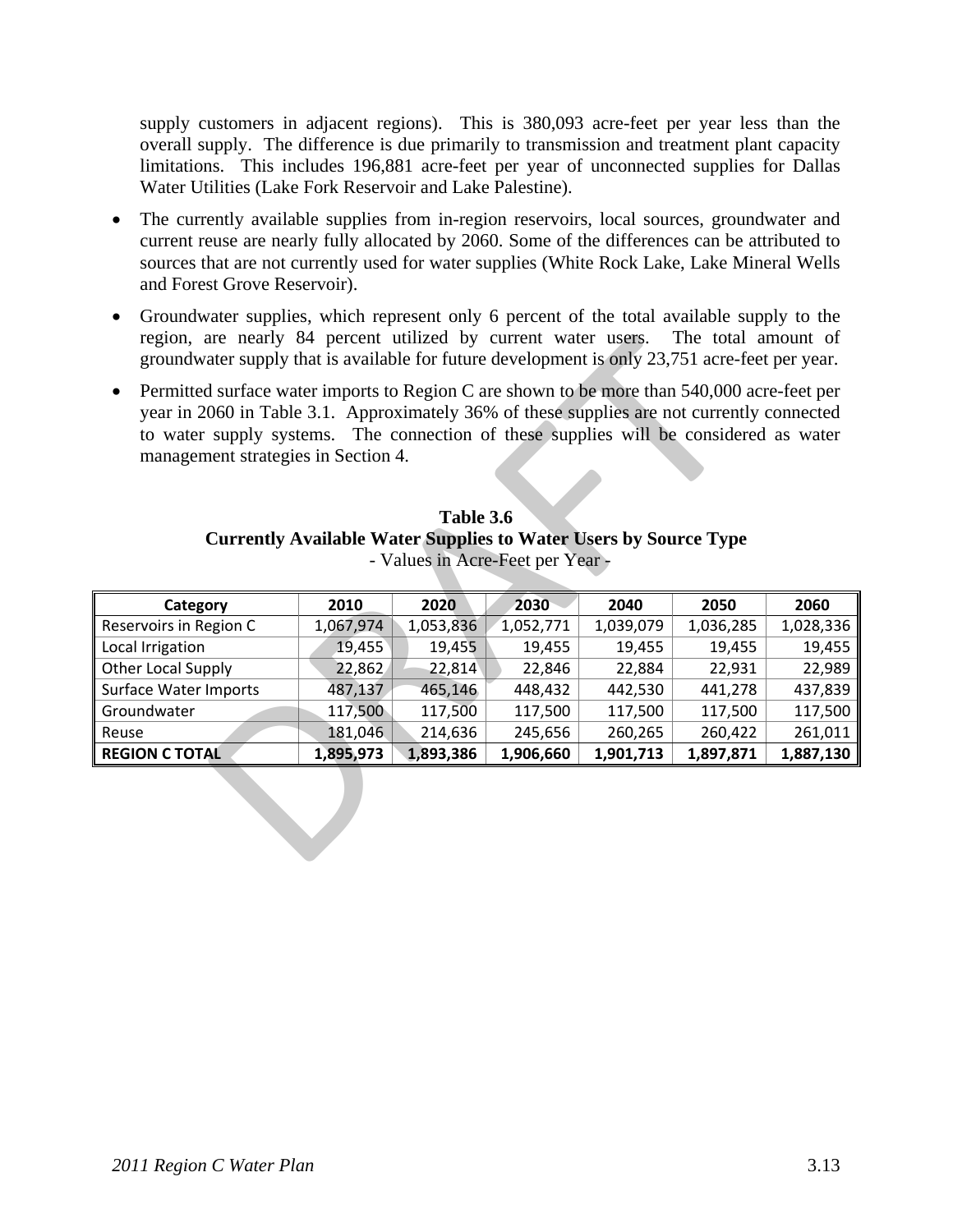2,500,000 **Reuse** 2,000,000 Supply in Acre-Feet per Year **Supply in Acre‐Feet per Year** Groundwater 1,500,000 **Run**-of-the-2010 2020 2030 2040 2050 2060<br>
2010 2020 2030 2040 2050 2060<br>
Table 3.7<br>
Currently Available Supplies by County<br>
- Values in Acre-Feet per Year -<br>
226.615 234,455 240,675 251,536 252,967<br>
9,815 9,816 9,816 9,816 9,816 9,81 River/Local **Surface Water** 1,000,000 Imports Region C Reservoirs 500,000 2006 Plan ‐ Connected Supplies 0 2010 2020 2030 2040 2050 2060

**Figure 3.2 Currently Available Supplies to Region C Water Users** 

**Table 3.7 Currently Available Supplies by County**  - Values in Acre-Feet per Year -

| County               | 2010      | 2020      | 2030      | 2040      | 2050      | 2060      |
|----------------------|-----------|-----------|-----------|-----------|-----------|-----------|
| Collin               | 228,615   | 234,455   | 240,675   | 251,536   | 252,967   | 250,883   |
| Cooke                | 9,815     | 9,816     | 9,816     | 9,816     | 9,816     | 9,816     |
| Dallas               | 629,744   | 608,165   | 92,676    | 62,712    | 45,751    | 31,178    |
| Denton               | 168,426   | 171,608   | 177,140   | 175,995   | 176,068   | 172,914   |
| Ellis                | 41,574    | 46,753    | 50,555    | 53,367    | 56,115    | 56,280    |
| Fannin               | 35,740    | 35,323    | 35,525    | 36,068    | 36,718    | 37,254    |
| Freestone            | 33,081    | 33,036    | 32,899    | 32,980    | 32,961    | 32,943    |
| Grayson              | 42,924    | 43,731    | 44,283    | 44,282    | 44,282    | 44,208    |
| Henderson            | 14,201    | 14,060    | 14,036    | 14,050    | 14,121    | 14,192    |
| Jack                 | 5,346     | 5,346     | 5,345     | 5,345     | 5,344     | 5,344     |
| Kaufman              | 119,930   | 136,684   | 147,442   | 160,733   | 171,456   | 182,840   |
| Navarro              | 16,295    | 16,273    | 16,223    | 16,178    | 16,133    | 16,097    |
| Parker               | 30,914    | 39,731    | 43,929    | 43,852    | 43,245    | 41,923    |
| Rockwall             | 25,112    | 30,664    | 32,233    | 33,950    | 33,346    | 33,371    |
| Tarrant              | 436,848   | 410,008   | 403,472   | 399,979   | 398,077   | 395,812   |
| Wise                 | 46,487    | 47,639    | 48,167    | 48,745    | 48,917    | 49,078    |
| Subtotal             | 1,885,053 | 1,883,292 | 1,894,416 | 1,889,588 | 1,885,316 | 1,874,132 |
| <b>Other Regions</b> | 10,920    | 10,095    | 12,244    | 12,125    | 12,555    | 12,997    |
| <b>TOTAL</b>         | 1,895,973 | 1,893,386 | 1,906,660 | 1,901,713 | 1,897,871 | 1,887,130 |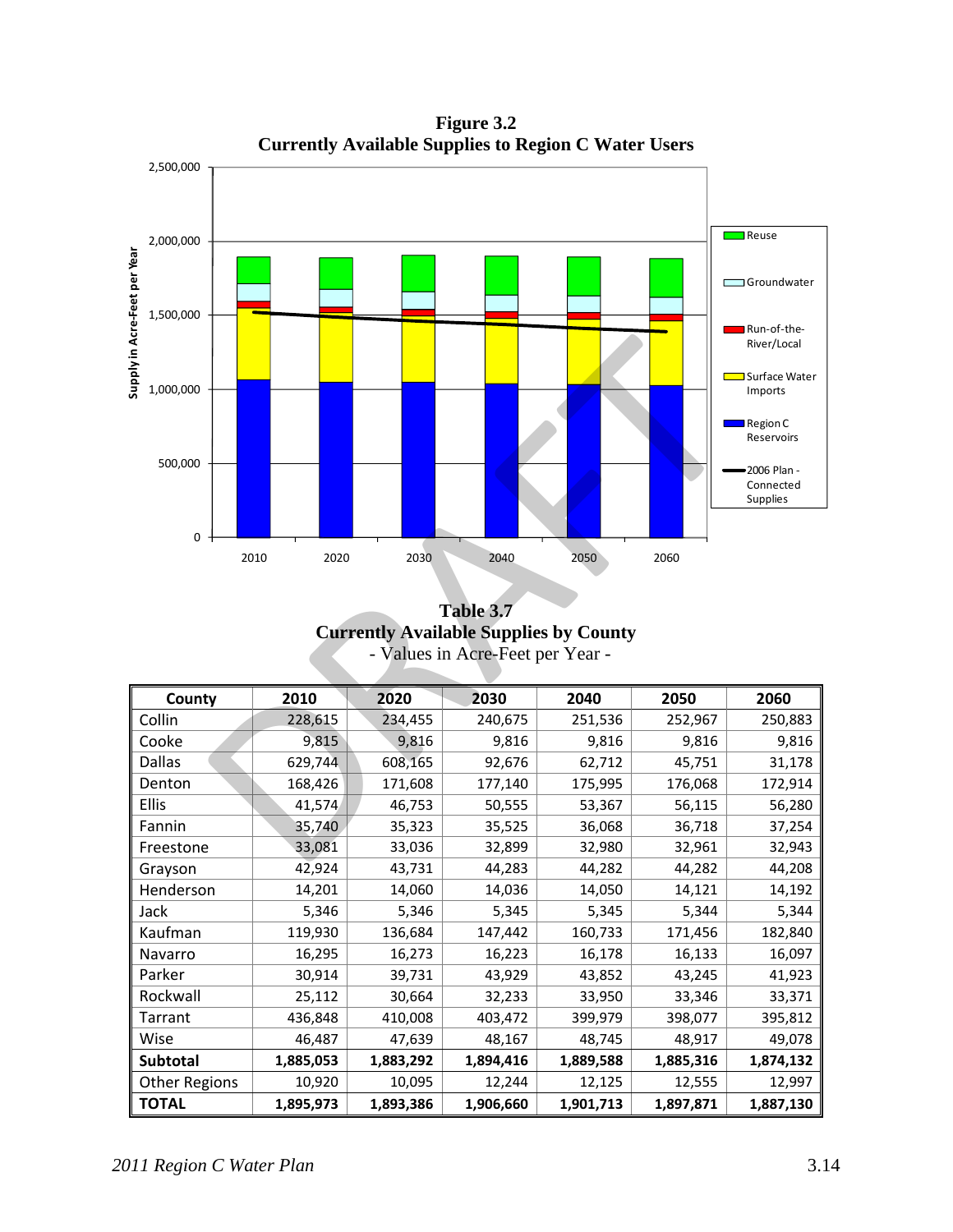## *3.3 Water Availability by Wholesale Water Provider (WWP)*

As part of the Senate Bill One planning process, the Texas Water Development Board requires development of water availability for each designated wholesale water provider. A wholesale water provider is defined as "any person or entity, including river authorities and irrigation districts, that has contracts to sell more than 1,000 acre-feet of water wholesale in any one year during the five years immediately preceding the adoption of the last Regional Water Plan." (3) The planning groups are also required to designate any person or entity expected to contract to sell at least 1,000 acre-feet per year of wholesale water during the planning period as a WWP. There are 37 entities in Region C that qualify as wholesale water providers (18 cities, 2 river authorities, and 17 water districts). Twelve of the wholesale water providers provide a large amount of wholesale water supplies to a number of customers and are discussed below as regional wholesale water providers. The remaining 25 supply less water to fewer customers and are discussed as local wholesale water providers. The 12 regional wholesale water providers are: ell at least 1,000 acre-feet per year of wholesale water during the plant<br>ere are 37 entities in Region C that qualify as wholesale water provide<br>tities, and 17 water districts). Twelve of the wholesale water provide<br>t of

- Dallas Water Utilities
- Tarrant Regional Water District
- North Texas Municipal Water District
- City of Fort Worth
- Sabine River Authority
- Trinity River Authority
- Upper Neches River Municipal Water Authority
- Upper Trinity Regional Water District
- Sulphur River Water District
- Dallas County Park Cities Municipal Utility District
- Greater Texoma Utility Authority
- City of Corsicana

The 25 local wholesale water providers include:

- City of Cedar Hill
- City of Denton
- City of Ennis
- City of Forney
- City of Gainesville
- City of Garland
- City of Mansfield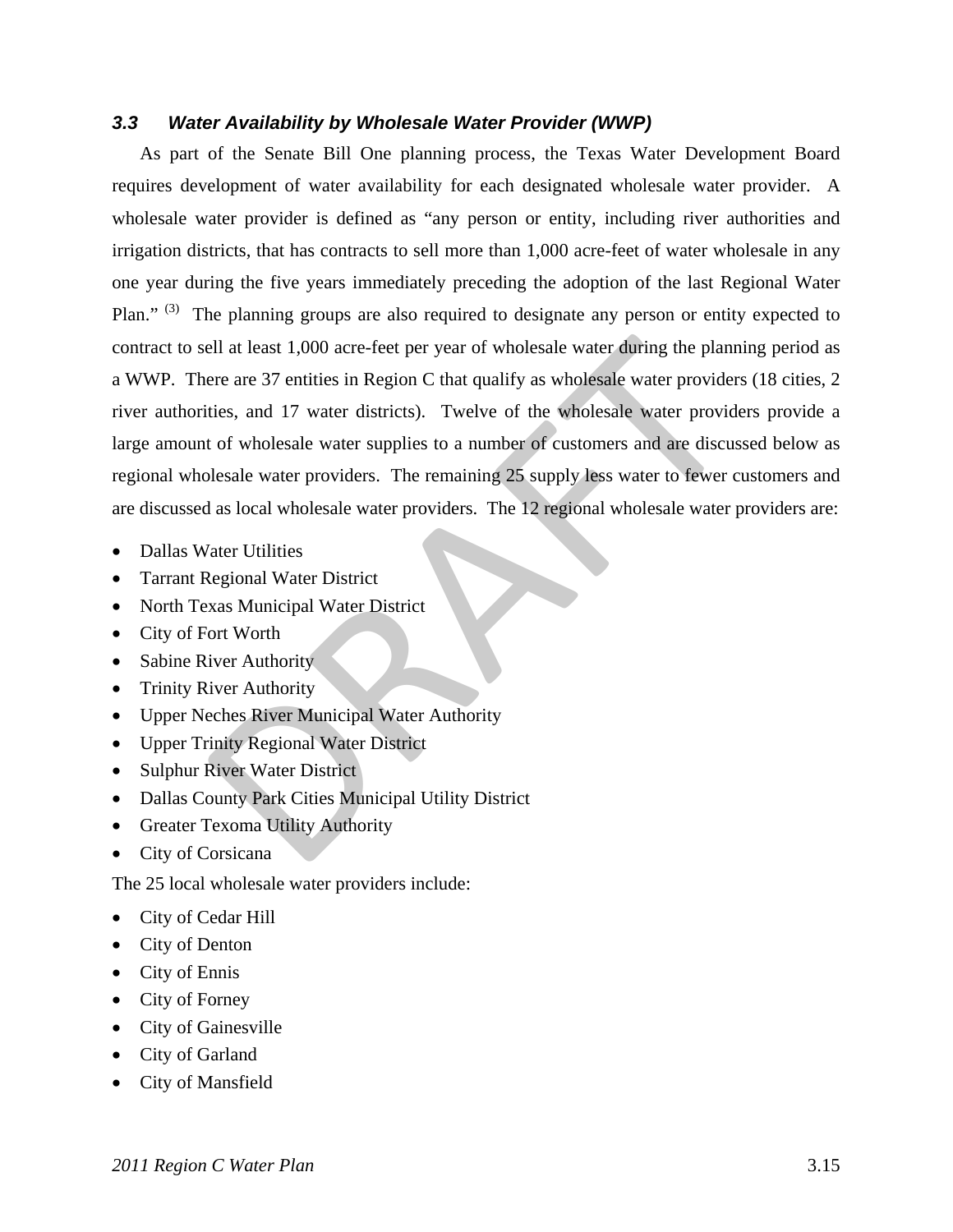- City of McKinney
- City of Midlothian
- City of North Richland Hills
- City of Rockwall
- City of Seagoville
- City of Terrell
- City of Waxahachie
- City of Weatherford
- Athens Municipal Water Authority
- Bartonville Water Supply Corporation
- East Cedar Creek Freshwater Supply District
- Lake Cities Municipal Utility Authority
- Mustang Special Utility District
- Palo Pinto Municipal Water District #1
- Rockett Special Utility District
- Walnut Creek Special Utility District
- West Cedar Creek Municipal Utility District
- Wise County Water Supply District

## *3.4 Water Supplies Currently Available to Regional Wholesale Water Providers*

Table 3.8 gives a summary of the supplies currently available to regional wholesale water providers serving Region C. As discussed in Section 3.2, currently available supplies are limited by existing physical facilities, including raw water transmission facilities, groundwater wells, and water treatment facilities (if needed). Aunicipal Water Authority<br>
Ile Water Supply Corporation<br>
ar Creek Freshwater Supply District<br>
ies Municipal Utility Authority<br>
Special Utility District<br>
Special Utility District<br>
Treek Special Utility District<br>
Treek Speci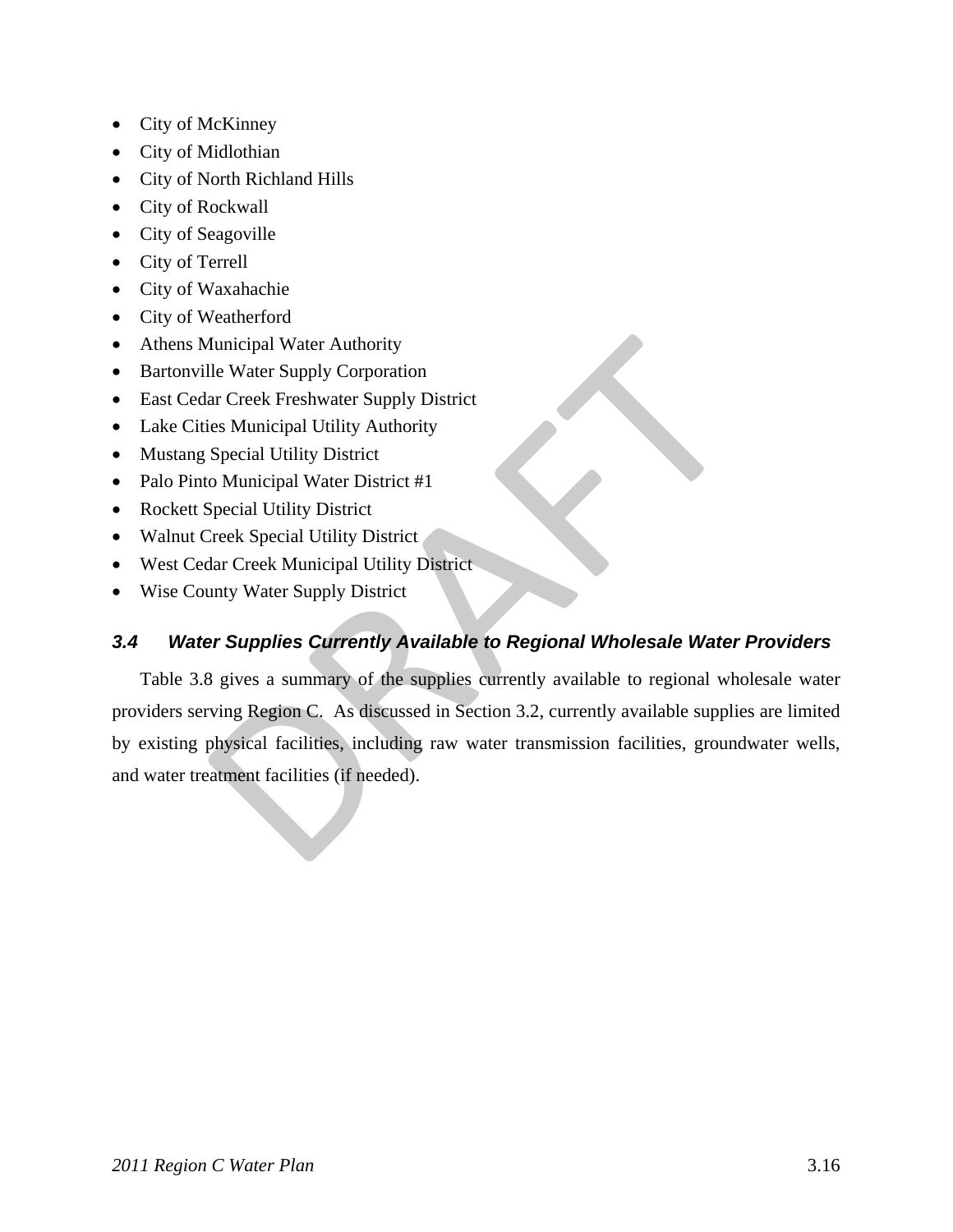|                                    |                                            |         |         |         | <b>Water Supply Currently Available (Acre-Feet per Year)</b> |         |         |
|------------------------------------|--------------------------------------------|---------|---------|---------|--------------------------------------------------------------|---------|---------|
| Provider                           | Source                                     | 2010    | 2020    | 2030    | 2040                                                         | 2050    | 2060    |
|                                    | Lake Ray Roberts/Lake Lewisville<br>System | 211,699 | 210,269 | 208,839 | 207,409                                                      | 205,979 | 204,549 |
|                                    | Lake Grapevine                             | 7,583   | 7,367   | 7,150   | 6,933                                                        | 6,717   | 6,500   |
|                                    | Lake Ray Hubbard                           | 57,427  | 56,113  | 54,800  | 53,487                                                       | 52,173  | 50,860  |
| Dallas Water                       | Lake Tawakoni                              | 183,619 | 182,251 | 180,882 | 179,515                                                      | 178,146 | 176,777 |
| <b>Utilities</b>                   | Lake Fork                                  | 36,000  | 36,000  | 36,000  | 36,000                                                       | 36,000  | 36,000  |
|                                    | Direct Reuse (Cedar Crest GC)              | 561     | 561     | 561     | 561                                                          | 561     | 561     |
|                                    | <b>Indirect Reuse</b>                      |         |         |         |                                                              |         |         |
|                                    | White Rock Lake (Irrigation Only)          | 3,500   | 3,200   | 2,900   | 2,600                                                        | 2,300   | 2,000   |
|                                    | <b>DWU Total</b>                           | 500,389 | 495,761 | 491,132 | 486,505                                                      | 481,876 | 477,247 |
|                                    | West Fork System                           | 109,833 | 109,167 | 108,500 | 107,833                                                      | 107,167 | 106,500 |
|                                    | Lake Benbrook                              | 6,833   | 6,833   | 6,833   | 6,833                                                        | 6,833   | 6,833   |
| <b>Tarrant Regional</b>            | Cedar Creek Lake                           | 175,000 | 175,000 | 175,000 | 175,000                                                      | 175,000 | 175,000 |
| <b>Water District</b>              | Richland-Chambers Res.                     | 210,000 | 210,000 | 210,000 | 210,000                                                      | 210,000 | 210,000 |
|                                    | <b>Richland-Chambers Reuse</b>             | 16,800  | 16,800  | 16,800  | 16,800                                                       | 16,800  | 16,800  |
|                                    | <b>TRWD Total</b>                          | 518,466 | 517,800 | 517,133 | 516,466                                                      | 515,800 | 515,133 |
|                                    | Lake Lavon                                 | 112,033 | 110,767 | 109,500 | 108,233                                                      | 106,967 | 105,700 |
|                                    | Lake Texoma                                | 77,300  | 77,300  | 77,300  | 77,300                                                       | 77,300  | 77,300  |
|                                    | Lake Chapman                               | 47,132  | 47,132  | 47,132  | 47,132                                                       | 47,132  | 47,132  |
|                                    | <b>Wilson Creek Reuse</b>                  | 50,000  | 60,941  | 71,882  | 71,882                                                       | 71,882  | 71,882  |
| North Texas                        | Lake Bonham                                | 5,340   | 5,340   | 5,340   | 5,340                                                        | 5,340   | 5,340   |
| <b>Municipal Water</b><br>District | <b>East Fork Reuse</b>                     | 51,790  | 67,148  | 87,102  | 102,000                                                      | 102,000 | 102,000 |
|                                    | Interim GTUA                               | 15,500  | 0       | 0       | 0                                                            | 0       |         |
|                                    | <b>Upper Sabine Basin</b>                  | 49,718  | 29,646  | 9,573   | 9,501                                                        | 9,428   | 9,356   |
|                                    | <b>Direct Reuse</b>                        | 2,631   | 2,631   | 2,631   | 2,631                                                        | 2,631   | 2,631   |
|                                    | <b>NTMWD Total</b>                         | 408,813 | 398,274 | 407,829 | 421,388                                                      | 420,049 | 418,710 |
|                                    | <b>TRWD Supplies</b>                       | 252,159 | 253,838 | 262,673 | 272,922                                                      | 286,373 | 297,456 |
| City of Fort Worth                 | <b>Direct Reuse</b>                        | 897     | 897     | 897     | 897                                                          | 897     | 897     |
|                                    | Fort Worth Total                           | 253,056 | 254,735 | 263,570 | 273,819                                                      | 287,270 | 298,353 |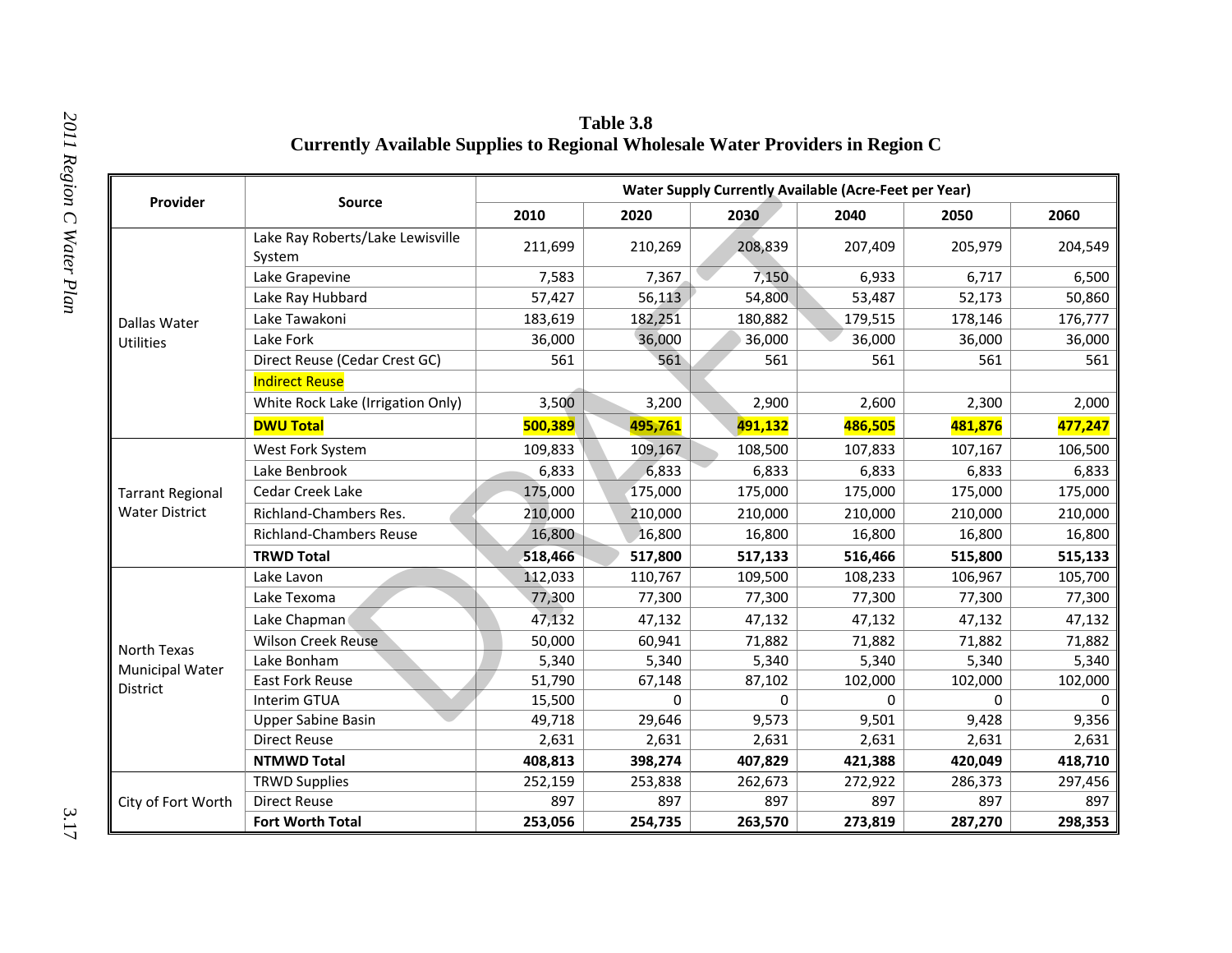|                                              |                                              |           |           |                | <b>Water Supply Currently Available (Acre-Feet per Year)</b> |           |           |
|----------------------------------------------|----------------------------------------------|-----------|-----------|----------------|--------------------------------------------------------------|-----------|-----------|
| Provider                                     | Source                                       | 2010      | 2020      | 2030           | 2040                                                         | 2050      | 2060      |
|                                              | Lake Tawakoni (Dallas)                       | 183,619   | 182,251   | 180,882        | 179,515                                                      | 178,146   | 176,777   |
|                                              | Lake Tawakoni (NTMWD)                        | 9,718     | 9,646     | 9,573          | 9,501                                                        | 9,428     | 9,356     |
|                                              | Lake Tawakoni (Others)                       | 36,469    | 36,197    | 35,925         | 35,651                                                       | 35,379    | 35,107    |
| Sabine River Authority                       | <b>Upper Sabine Basin Supply</b><br>(NTMWD)  | 40,000    | 20,000    | $\overline{0}$ | 0                                                            | 0         | 0         |
|                                              | Lake Fork (Dallas) - Trinity<br><b>Basin</b> | 120,000   | 119,943   | 119,095        | 118,248                                                      | 117,400   | 116,551   |
|                                              | Lake Fork (Dallas) - Sabine<br><b>Basin</b>  | 791       | $\Omega$  | 0              | 0                                                            | 0         | 0         |
|                                              | Lake Fork (Others)                           | 52,244    | 51,877    | 51,510         | 51,142                                                       | 50,775    | 50,409    |
|                                              | <b>Toledo Bend Lake</b>                      | 750,000   | 750,000   | 750,000        | 750,000                                                      | 750,000   | 750,000   |
|                                              | Sabine Run-of-River                          | 147,100   | 147,100   | 147,100        | 147,100                                                      | 147,100   | 147,100   |
|                                              | <b>SRA Total</b>                             | 1,339,942 | 1,317,013 | 1,294,085      | 1,291,157                                                    | 1,288,228 | 1,285,300 |
|                                              | <b>SRA Total Dallas and</b><br><b>NTMWD</b>  | 313,337   | 311,840   | 309,550        | 307,263                                                      | 304,974   | 302,684   |
|                                              | Joe Pool Lake                                | 15,192    | 14,883    | 14,575         | 14,267                                                       | 13,958    | 13,650    |
|                                              | Navarro Mills Lake                           | 19,342    | 18,333    | 17,325         | 16,317                                                       | 15,308    | 14,300    |
|                                              | <b>Bardwell Lake</b>                         | 9,600     | 9,600     | 9,295          | 8,863                                                        | 8,432     | 8,000     |
| <b>Trinity River Authority</b>               | Lake Livingston (Region C)                   | 20,000    | 20,000    | 20,000         | 20,000                                                       | 20,000    | 20,000    |
|                                              | Reuse (Region C)                             | 13,248    | 13,379    | 13,379         | 13,379                                                       | 13,379    | 13,379    |
|                                              | Subtotal                                     | 77,381    | 76,196    | 74,574         | 72,826                                                       | 71,077    | 69,329    |
|                                              | <b>TRWD</b>                                  | 58,196    | 62,425    | 59,788         | 58,965                                                       | 59,471    | 57,770    |
|                                              | <b>TRA Total in Region C</b>                 | 135,577   | 138,621   | 134,362        | 131,790                                                      | 130,548   | 127,099   |
|                                              | Lake Palestine (Dallas)                      | 112,881   | 111,776   | 110,670        | 109,563                                                      | 108,455   | 107,347   |
| <b>Upper Neches River</b><br>Municipal Water | Lake Palestine (Other<br>Committed)          | 94,577    | 93,641    | 92,705         | 91,770                                                       | 90,837    | 89,903    |
| Authority                                    | Lake Palestine (Uncommitted)                 | 0         | 0         | $\mathbf 0$    | 0                                                            | 0         |           |
|                                              | <b>UNRMWA Total</b>                          | 207,458   | 205,417   | 203,375        | 201,333                                                      | 199,292   | 197,250   |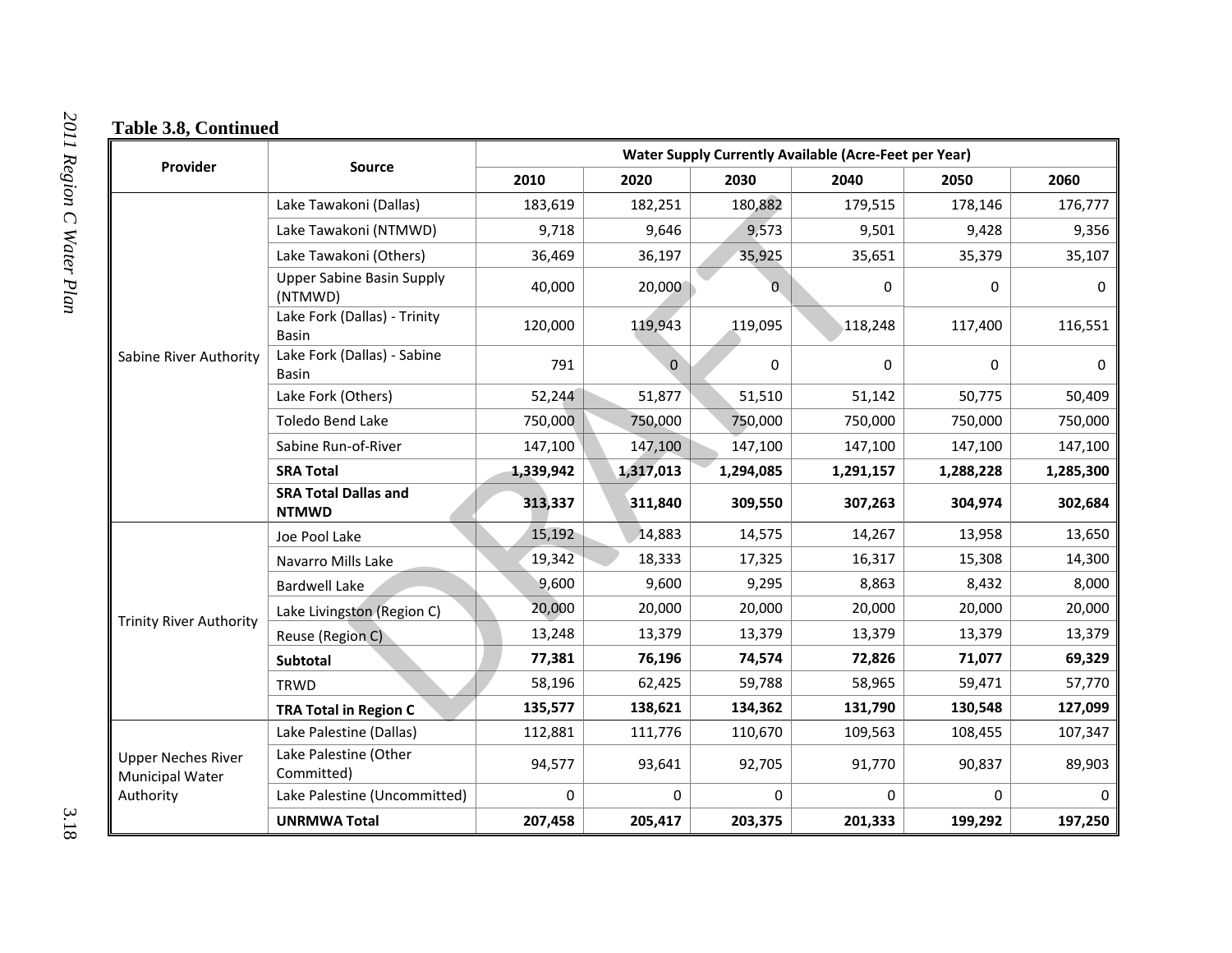| Provider                                               | Source                                     | <b>Water Supply Currently Available (Acre-Feet per Year)</b> |        |        |             |        |        |  |  |  |
|--------------------------------------------------------|--------------------------------------------|--------------------------------------------------------------|--------|--------|-------------|--------|--------|--|--|--|
|                                                        |                                            | 2010                                                         | 2020   | 2030   | 2040        | 2050   | 2060   |  |  |  |
| <b>Upper Trinity Regional</b><br><b>Water District</b> | Lake Chapman                               | 13,268                                                       | 13,268 | 13,268 | 13,268      | 13,268 | 13,268 |  |  |  |
|                                                        | <b>DWU Contract</b>                        | 5,000                                                        | 42,235 | 53,086 | 55,441      | 57,279 | 58,943 |  |  |  |
|                                                        | Denton                                     | 3,675                                                        | 0      | 0      | $\mathbf 0$ | 0      |        |  |  |  |
|                                                        | Chapman Reuse                              | 8,441                                                        | 8,301  | 8,161  | 8,021       | 7,882  | 7,743  |  |  |  |
|                                                        | Additional DWU (Chapman<br>Reuse)          | 5,627                                                        | 5,307  | 5,307  | 5,307       | 5,307  | 5,307  |  |  |  |
|                                                        | <b>Direct Reuse</b>                        | 897                                                          | 897    | 897    | 897         | 897    | 897    |  |  |  |
|                                                        | <b>UTRWD Total</b>                         | 36,908                                                       | 70,008 | 80,719 | 82,934      | 84,633 | 86,158 |  |  |  |
| Sulphur River Water                                    | Lake Chapman (UTRWD)                       | 13,268                                                       | 13,268 | 13,268 | 13,268      | 13,268 | 13,268 |  |  |  |
|                                                        | Lake Chapman (NTMWD<br>through Cooper)     | 883                                                          | 883    | 883    | 883         | 883    | 883    |  |  |  |
| District                                               | Lake Chapman (Other)                       | 14,933                                                       | 14,933 | 14,933 | 14,933      | 14,933 | 14,933 |  |  |  |
|                                                        | <b>SRWD Total</b>                          | 29,084                                                       | 29,084 | 29,084 | 29,084      | 29,084 | 29,084 |  |  |  |
|                                                        | <b>SRWD to Region C</b>                    | 14,151                                                       | 14,151 | 14,151 | 14,151      | 14,151 | 14,151 |  |  |  |
| Dallas County Park<br><b>Cities MUD</b>                | <b>Lake Grapevine</b>                      | 17,050                                                       | 16,900 | 16,750 | 16,600      | 16,450 | 16,300 |  |  |  |
| Greater Texoma<br><b>Utility Authority</b>             | Lake Texoma Raw Water                      | 25,000                                                       | 25,000 | 25,000 | 25,000      | 25,000 | 25,000 |  |  |  |
|                                                        | <b>Delivery Limited by WTP</b><br>Capacity | 12,892                                                       | 12,892 | 12,892 | 12,892      | 12,892 | 12,892 |  |  |  |
| City of Corsicana                                      | Navarro Mills Lake (from TRA)              | 19,342                                                       | 18,333 | 17,325 | 16,317      | 15,308 | 14,300 |  |  |  |
|                                                        | <b>Richland Chambers and</b><br>Halbert    | 13,872                                                       | 13,863 | 13,855 | 13,847      | 13,838 | 13,830 |  |  |  |
|                                                        | <b>Total (Limited by WTP</b><br>Capacity)  | 13,452                                                       | 13,452 | 13,452 | 13,452      | 13,452 | 13,452 |  |  |  |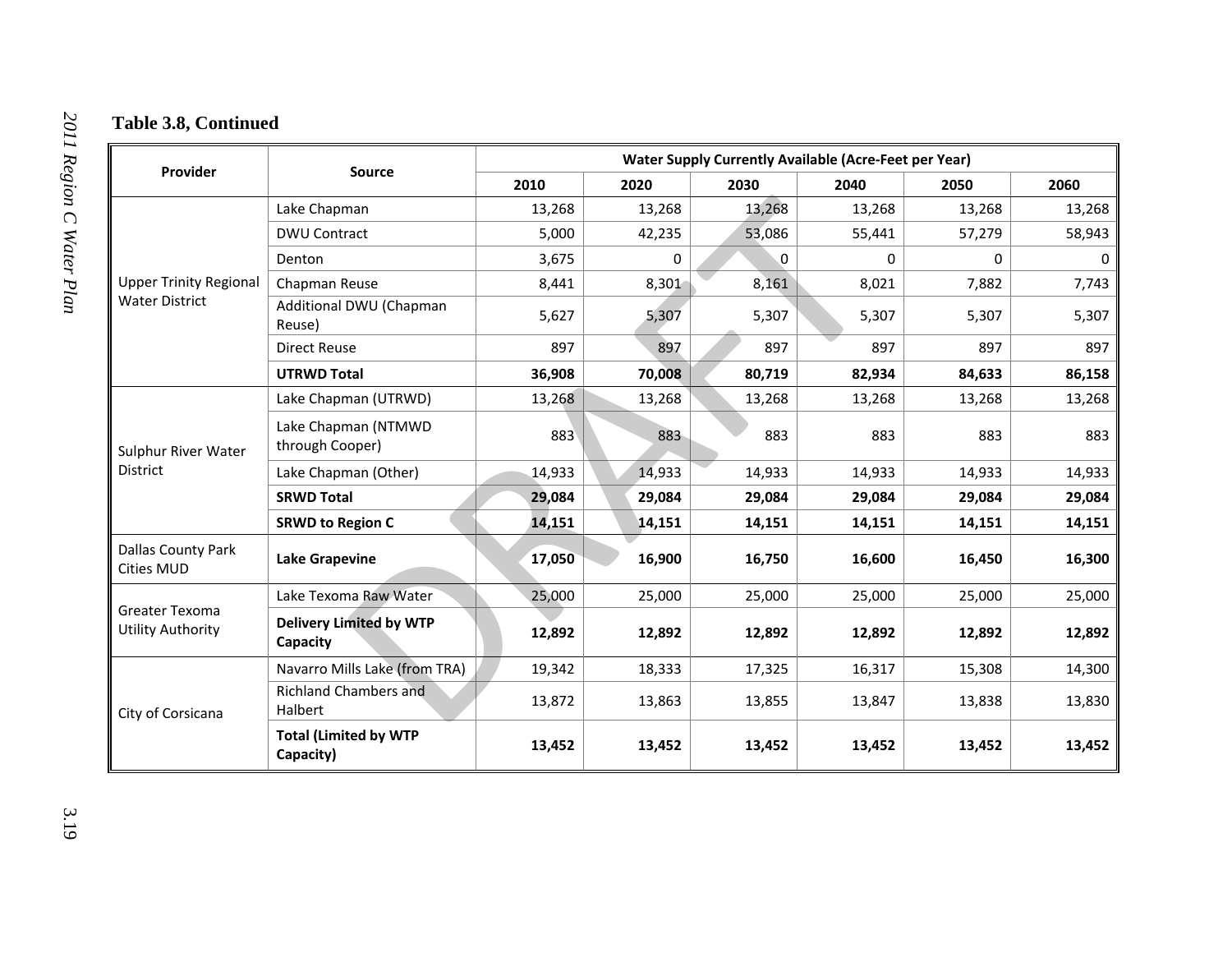#### Dallas Water Utilities

Figure 3.3 shows the currently available supply for Dallas Water Utilities (DWU). DWU's currently available supply sources include Lake Ray Hubbard, Lake Tawakoni (in Region D), the Ray Roberts/Lewisville Lake/Elm Fork System, Dallas' share of Grapevine Lake, White Rock Lake (irrigation only), direct reuse, indirect reuse of specified return flows above its lakes, and a portion of DWU's share of the Lake Fork supply (in Region D). The first phase of DWU's connection to Lake Fork (a pipeline from Lake Fork to Tawakoni) was completed since the last round of planning. The next phase of the connection (a 144" pipeline to replace the existing 84" and 72" pipelines from Tawakoni to Dallas) is scheduled to be completed in the next five years. The first phase allows DWU to utilize approximately 30% of their Lake Fork supply. Lake Palestine (in Region I) is a significant supply source for DWU that is not currently connected to DWU's system. The estimated reliable supply for DWU from currently available sources (excluding 70% of Lake Fork Reservoir and all of Lake Palestine) is 500,389 acre-feet per year as of the year 2010 and 477,247 acre-feet per year in 2060. o Lake Fork (a pipeline from Lake Fork to Tawakoni) was completed since<br>nning. The next phase of the connection (a 144" pipeline to replace the existines<br>from Tawakoni to Dallas) is scheduled to be completed in the next fi



**Figure 3.3 Currently Available Water Supplies for Dallas Water Utilities**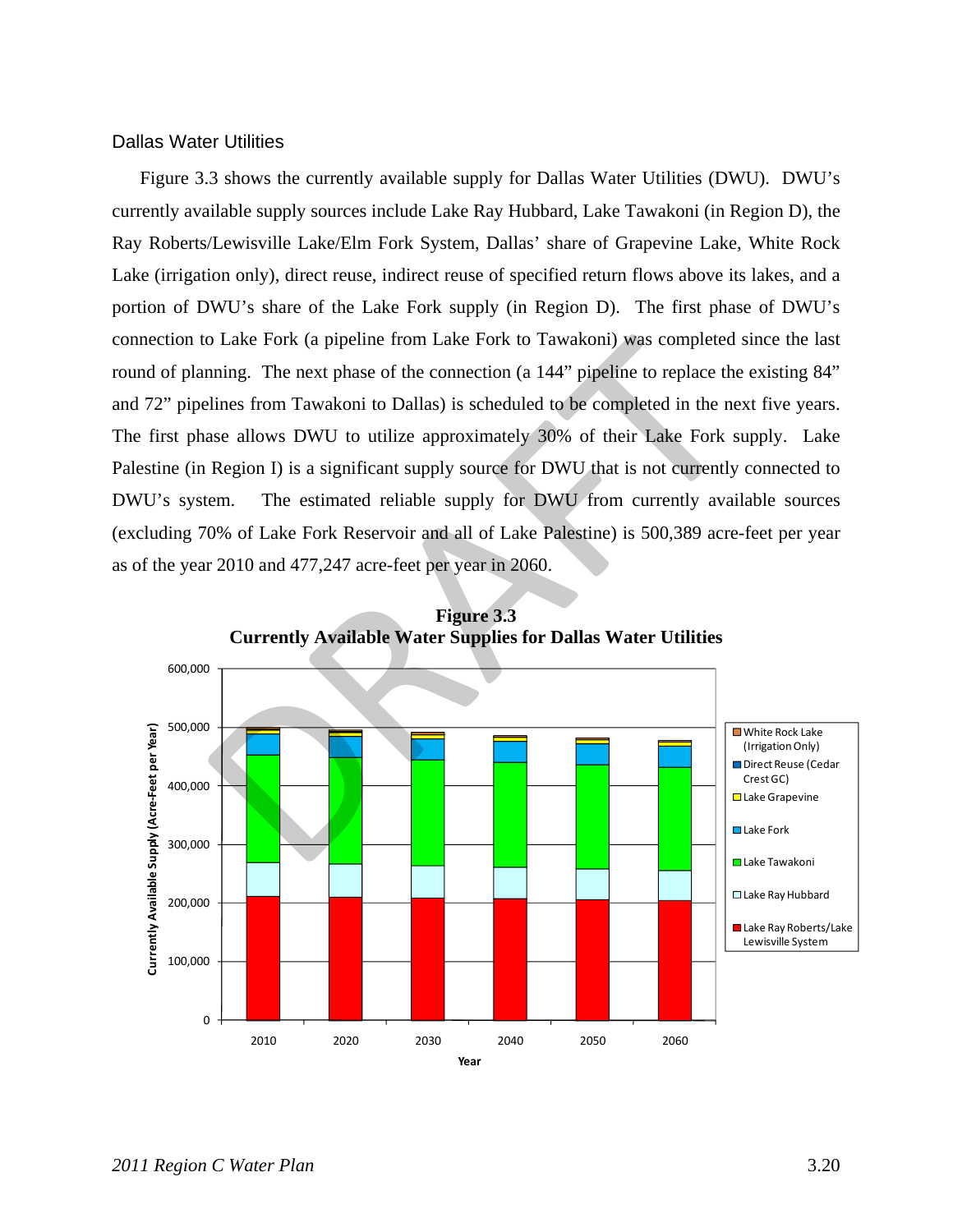### Tarrant Regional Water District

Figure 3.4 shows the currently available water supply for Tarrant Regional Water District (TRWD). TRWD's water supply system includes Cedar Creek Reservoir, Richland-Chambers Reservoir, Richland-Chambers reuse supply, Benbrook Lake, Lake Bridgeport, Eagle Mountain Lake and Lake Worth (owned by Fort Worth). Lakes Bridgeport, Eagle Mountain, and Worth are operated as the West Fork system. The currently available water supply as of 2060 is 515,133 acre-feet per year on a firm yield basis. The Richland-Chambers Reservoir reuse project is an existing water supply source that was a water management strategy for TRWD in the 2006 *Region C Water Plan*<sup>(2)</sup>. This project adds 16,800 acre-feet per year of currently available supply to the TRWD system. The water is used for municipal, mining, industrial, and agricultural purposes. Further development of the Richland-Chambers Reservoir reuse project is a water management strategy for TRWD and is discussed in Chapter 4. TRWD also has a water right allowing it to divert return flows from the Trinity River into Cedar Creek Reservoir. This project is a water management strategy for TRWD and is discussed in more detail in Chapter 4.



**Figure 3.4 Currently Available Water Supplies for the Tarrant Regional Water District**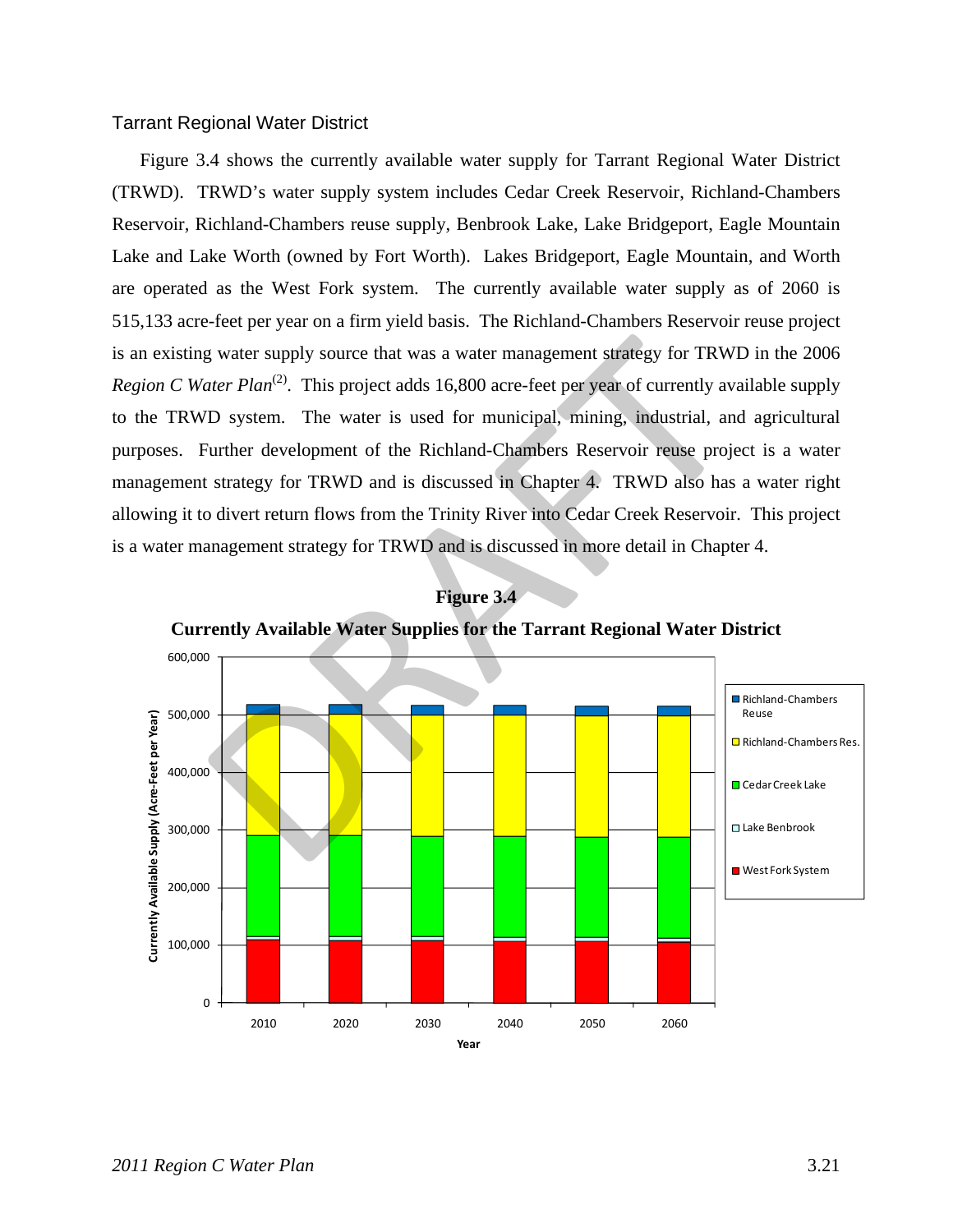#### North Texas Municipal Water District

Figure 3.5 shows the currently available supply for the North Texas Municipal Water District (NTMWD). NTMWD's sources of supply include Lake Lavon, Lake Texoma, Chapman Lake (in Region D), direct reuse from several NTMWD wastewater treatment plants, return flows into the Lake Lavon watershed, Bonham Lake, return flows from the East Fork Raw Water Supply Project, raw water from the Upper Sabine Basin, and an interim raw water supply from GTUA. The East Fork Raw Water Supply Project, Upper Sabine Basin supply, interim GTUA supply, additional yield from Lake Lavon, and additional Wilson Creek Wastewater Treatment Plant reuse were all water management strategies for NTMWD in the 2006 *Region C*  Water Plan<sup>(2)</sup>.



**Figure 3.5 Currently Available Water Supplies for the North Texas Municipal Water District** 

### City of Fort Worth

Fort Worth obtains raw water from the Tarrant Regional Water District and sells treated water to wholesale and retail customers. The City currently provides reuse water for golf course irrigation and is expanding its system to provide reuse water to the City of Arlington, City of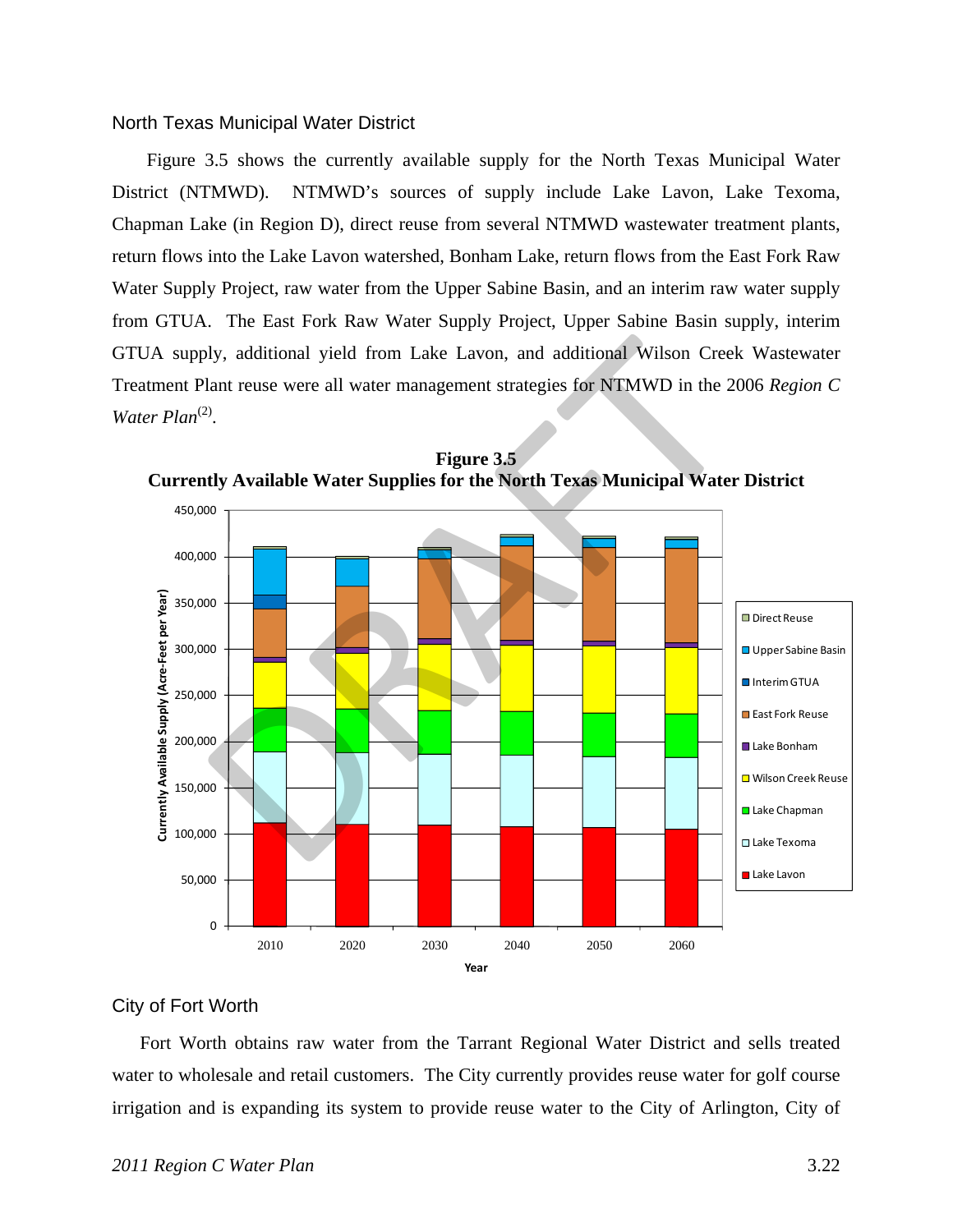Euless, Dallas-Fort Worth International Airport, and additional retail customers within the Fort Worth city limits. As shown in Table 3.8, Fort Worth's currently available supply is between 253,000 acre-feet per year and 299,000 acre-feet per year throughout the planning period.

#### Sabine River Authority

As shown in Table 3.8, the Sabine River Authority (SRA) has water supplies available from Lake Tawakoni and Lake Fork Reservoir in Region D and from Toledo Bend Reservoir and a run-of-the-river water right in Region I. SRA supplies water to Region C from Lake Tawakoni and Lake Fork Reservoir through sales to Dallas Water Utilities and North Texas Municipal Water District. SRA also supplies water to other water suppliers in the Upper Sabine Basin, mostly located in Region D (but with some service in Region C). SRA's supplies from Lake Tawakoni and Lake Fork Reservoir are fully committed, but SRA has significant uncommitted supplies in Toledo Bend Reservoir.

#### Trinity River Authority

The Trinity River Authority (TRA) has water rights in Joe Pool Lake, Navarro Mills Lake, and Bardwell Lake in Region C. TRA also imports water from Lake Livingston in Region H (by an upstream diversion from the Trinity River) and has permits and authorization for three reuse projects, two of which are in operation. TRA purchases water from the Tarrant Regional Water District for its Tarrant County water supply project and has plans to purchase water from TRWD for use in Ellis County. Based on the WAM and reuse permit amounts, TRA's independent supply in Region C from current sources is projected to be 69,329 acre-feet as of 2060. This is in addition to the water it purchases from the Tarrant Regional Water District. The TRA has also received several recent water right amendments that will allow the diversion of up to 251,328 acre-feet per year of return flows for beneficial use. For water right in region 1: SKT supplies water to region C non East<br>of Reservoir through sales to Dallas Water Utilities and North Tex<br>ct. SRA also supplies water to other water suppliers in the Upper :<br>ed in Region D (bu

#### Upper Neches River Municipal Water Authority

The Upper Neches River Municipal Water Authority (UNRMWA) holds water rights in Lake Palestine in Region I and has a contract to provide water to Dallas Water Utilities in Region C. UNRMWA also provides water from Lake Palestine to suppliers in Region I. DWU has not yet developed the facilities to deliver Lake Palestine water to DWU and plans to connect this supply in the future.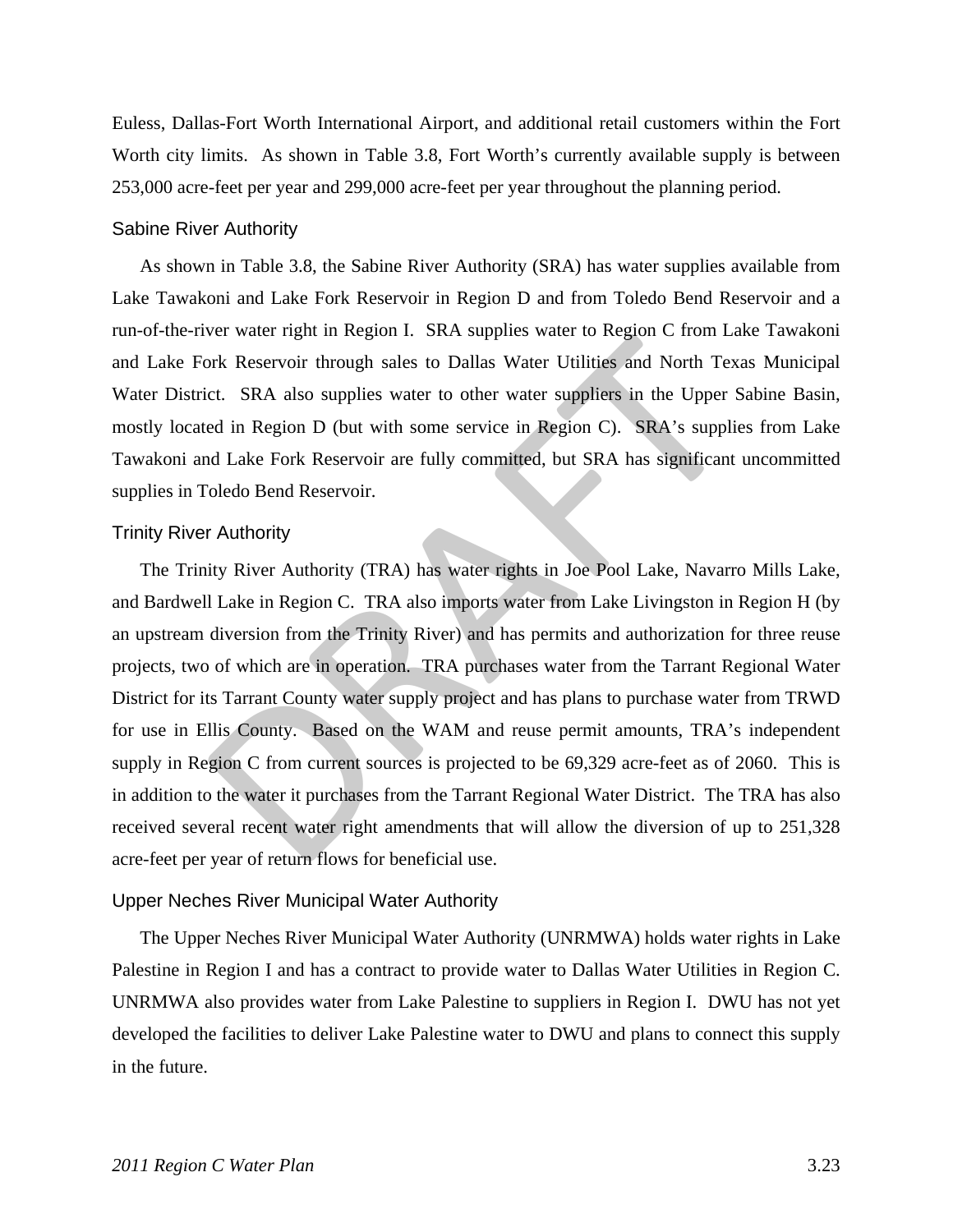#### Upper Trinity Regional Water District

As shown in Table 3.8, the Upper Trinity Regional Water District (UTRWD) has water supply available from Chapman Lake (in Region D, purchased from the Sulphur River Water District), Dallas Water Utilities, City of Denton, and reuse projects. UTRWD provides treated water to customers in Denton County and surrounding counties. UTRWD has recently received a water right amendment which allows the District to divert from Lake Lewisville up to 9,664 acre-feet per year of return flows, originating from UTRWD's Lake Chapman water, for municipal and industrial purposes.

#### Sulphur River Water District

The Sulphur River Water District (SRWD) holds water rights in Chapman Lake in Region C. SRWD supplies Chapman Lake raw water to UTRWD in Region C and suppliers in Region D.

### Dallas County Park Cities MUD

Dallas Cities Park Cities Municipal Utility District (PCMUD) holds water rights in Grapevine Lake and supplies treated water to Highland Park and University Park in Dallas County. PCMUD also has a contract with the City of Grapevine allowing Grapevine to reuse return flows discharged to Grapevine Lake from Grapevine's Peach Street WWTP.

#### Greater Texoma Utility Authority

The Greater Texoma Utility Authority (GTUA) has water rights for 25,000 acre-feet per year from Lake Texoma and sells raw water to Sherman, which operates a desalination and treatment plant. Additional information regarding the Sherman Desalination Facility is provided in Appendix I. The yield of Lake Texoma is sufficient to provide 25,000 acre-feet per year through the year 2060. Congress allocated 50,000 acre-feet of storage in Lake Texoma from hydropower to municipal use for the GTUA. GTUA has applied for a water right for this additional 50,000 acre-feet of storage and an additional 56,500 acre-feet per year of supply. This strategy is discussed and recommended in Section 4E. nd industrial purposes.<br>
ver Water District<br>
comparent Mater Tistrict (SRWD) holds water rights in Chapman Lake<br>
lies Chapman Lake raw water to UTRWD in Region C and suppliers in<br>
thy Park Cities MUD<br>
Cities Park Cities Mu

#### City of Corsicana

The City of Corsicana purchases water from Navarro Mills Lake from the Trinity River Authority. The firm yield of the lake ranges from 19,342 acre-feet per year in 2010 to14,300 acre-feet per year in 2060. The currently available supply for the City of Corsicana is limited by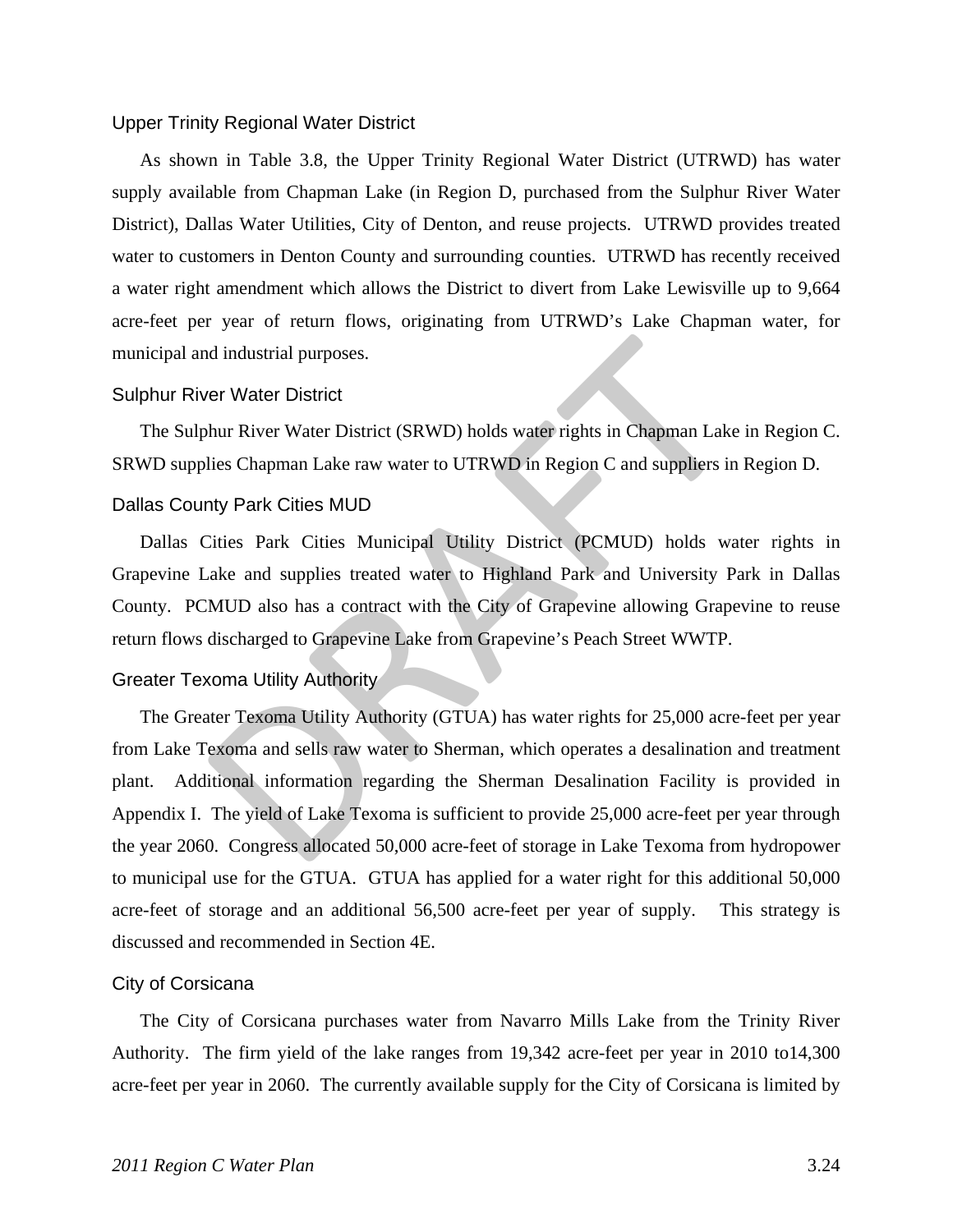the capacity of its Navarro Mills water treatment plant to 11,210 acre-feet per year. Corsicana also has water rights in Lake Halbert and Richland-Chambers Reservoir, which was recently connected to the City's system. With the connection to Richland-Chambers Reservoir, the combined firm yield from Corsicana's share of Richland-Chambers Reservoir and from Lake Halbert is 13,830 acre-feet per year as of 2060. The currently available supply to Corsicana from Richland-Chambers Reservoir and Lake Halbert is 2,242 acre-feet per year because it is limited by the water treatment plant capacity at Lake Halbert.

## *3.5 Current Water Supplies Available to Local Wholesale Water Providers*

The supplies currently available to local wholesale water providers are summarized in Table 3.9. Many of the local wholesale water providers purchase their water from the regional suppliers and sell that water to their customers. Entities buying and selling water in this manner include: **The Water Supplies Available to Local Wholesale Water Providies currently available to local wholesale water providers are summal of the local wholesale water providers purchase their water from alsell that water to their** 

- Bartonville Water Supply Corporation purchases some of their supply from Upper Trinity Regional Water District.
- City of Cedar Hill purchases water from Dallas Water Utilities.
- City of Denton plans to purchase some of their supply from Dallas Water Utilities.
- The City of Ennis purchases water from the Trinity River Authority (Bardwell Lake) and the Tarrant Regional Water District through the Trinity River Authority.
- City of Forney purchases water from North Texas Municipal Water District and purchases reuse water from Garland for Steam Electric Power.
- City of Garland purchase water from North Texas Municipal Water District and sells reuse water to Forney for Steam Electric Power.
- City of Mansfield purchases water from the Tarrant Regional Water District.
- City of McKinney purchases water from North Texas Municipal Water District.
- City of Midlothian purchases water from Trinity River Authority (Joe Pool Lake, with plans for Tarrant Regional Water District supplies through the Trinity River Authority as well).
- City of North Richland Hills purchases water from Tarrant Regional Water District through Fort Worth and Trinity River Authority.
- City of Rockwall purchases the water from North Texas Municipal Water District.
- City of Seagoville purchases water from Dallas Water Utilities.
- City of Terrell purchases water from North Texas Municipal Water District.
- City of Waxahachie purchases some of its water from the Trinity River Authority (Bardwell Lake) and the Tarrant Regional Water District through the Trinity River Authority.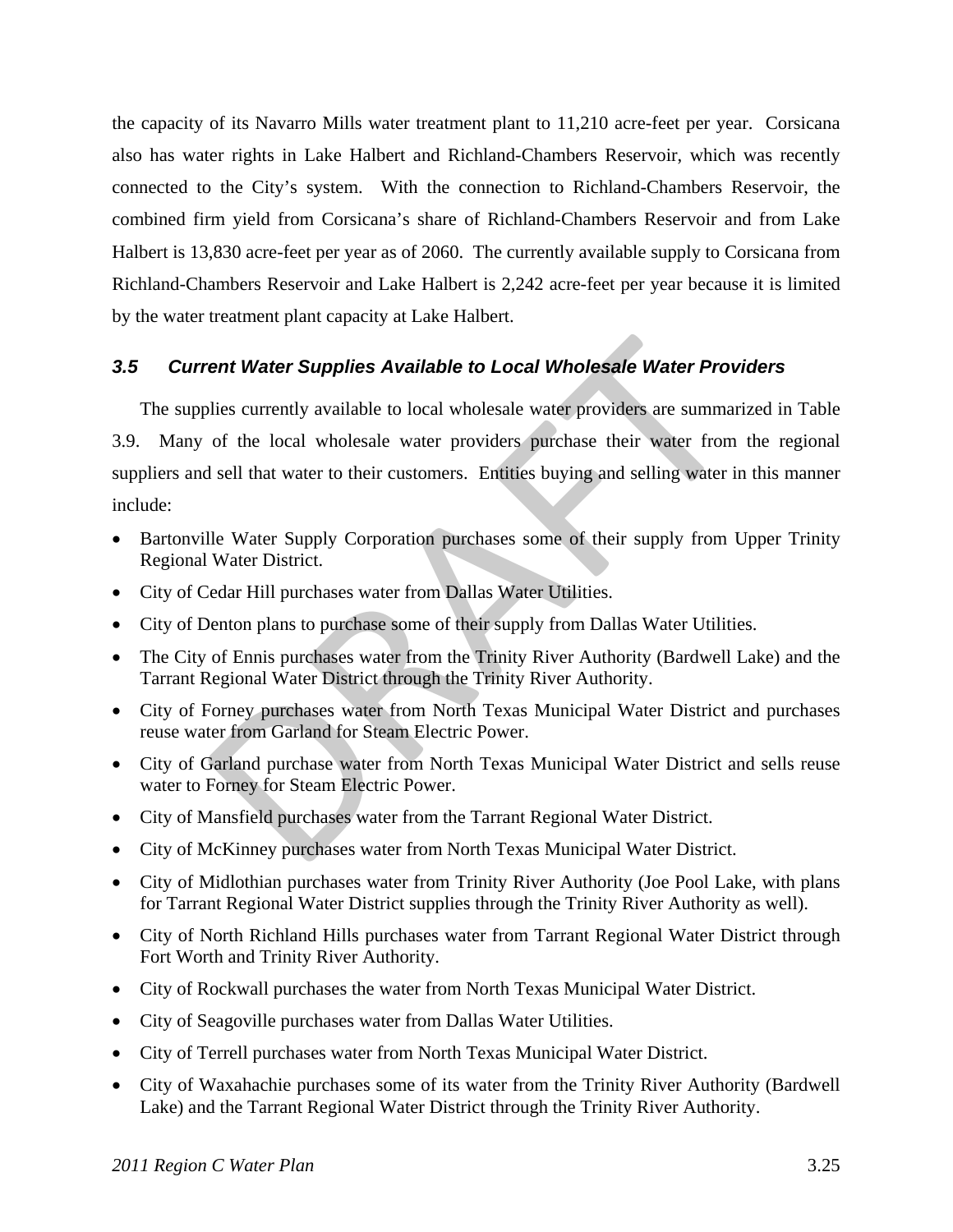- City of Weatherford purchases some of its water from Tarrant Regional Water District.
- East Cedar Creek Freshwater Supply District purchases water from Tarrant Regional Water District (Cedar Creek Reservoir).
- Lake Cities Municipal Utility Authority purchases water from Upper Trinity Regional Water District.
- Mustang Special Utility District purchases water from Upper Trinity Regional Water District.
- Rockett Special Utility District purchases water from Midlothian, Waxahachie, and the Tarrant Regional Water District through the Trinity River Authority.
- Walnut Creek Special Utility District purchases water from Tarrant Regional Water District.
- West Cedar Creek Municipal Utility District purchases water from Tarrant Regional Water District.
- Wise County Water Supply District purchases water from Tarrant Regional Water District.

The remaining local wholesale water providers supply water to their customers from their own water supplies.

## *3.6 Water Availability by Water User Group (WUG)*

As part of the regional water planning process, the TWDB requires development of information on currently available water supplies for each water user group (WUG) by river basin and county. (Water user groups are cities with populations greater than 500, water suppliers who serve an average of at least 0.25 million gallons per day (mgd) annually, "countyother" municipal uses, and countywide manufacturing, irrigation, mining, livestock, and steam electric uses.) The availability figures by water user group are limited by contracts and existing physical facilities, including transmission facilities, groundwater wells, and water treatment. The supplies available to each WUG are shown in Appendix B. Creek Special Utility District purchases water from Tarrant Regional W<br>dar Creek Municipal Utility District purchases water from Tarrant Re<br>unty Water Supply District purchases water from Tarrant Regional Wat<br>my Water Supp

As the information on currently available water supply for WUGs was developed, several important points became apparent:

- Most water user groups in Region C will need additional facilities over the next 50 years to meet growing demands.
- Current groundwater use in a few areas exceeds the long-term reliable supply.
- There are some significant water supplies that can be made available by the development of additional water transmission facilities. Examples include Dallas Water Utilities' share of Lake Fork Reservoir in the Sabine Basin and Lake Palestine in the Neches Basin.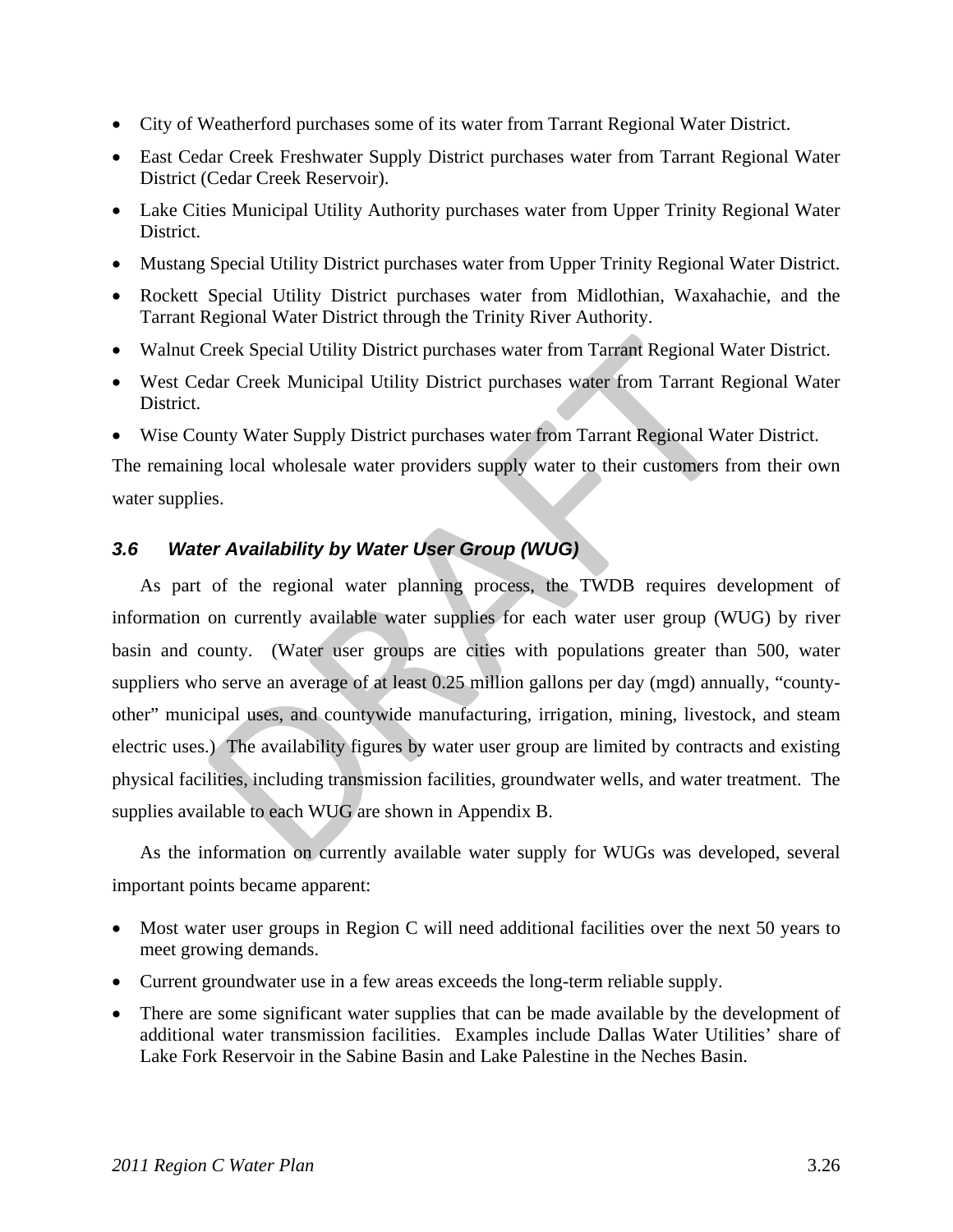| Provider                                          | <b>Source</b>                                  | <b>Water Supply Currently Available (Acre-Feet per Year)</b> |        |        |        |        |        |  |  |
|---------------------------------------------------|------------------------------------------------|--------------------------------------------------------------|--------|--------|--------|--------|--------|--|--|
|                                                   |                                                | 2010                                                         | 2020   | 2030   | 2040   | 2050   | 2060   |  |  |
| <b>Athens Municipal</b><br><b>Water Authority</b> | Lake Athens (firm yield)                       | 6,064                                                        | 5,983  | 5,903  | 5,822  | 5,741  | 5,660  |  |  |
|                                                   | Lake Athens (operational yield)                | 2,900                                                        | 2,900  | 2,900  | 2,900  | 2,900  | 2,900  |  |  |
|                                                   | <b>Reuse for Fish Hatchery</b>                 |                                                              |        |        |        |        |        |  |  |
|                                                   | <b>Total (limited by operation)</b>            | 2,900                                                        | 2,900  | 2,900  | 2,900  | 2,900  | 2,900  |  |  |
| <b>Bartonville WSC</b>                            | <b>UTRWD</b>                                   | 1,634                                                        | 1,663  | 1,242  | 1,022  | 880    | 816    |  |  |
|                                                   | <b>Trinity Aquifer</b>                         | 450                                                          | 450    | 450    | 450    | 450    | 450    |  |  |
|                                                   | <b>Total</b>                                   | 2,084                                                        | 2,113  | 1,692  | 1,472  | 1,330  | 1,266  |  |  |
| Cedar Hill                                        | <b>Trinity Aquifer</b>                         | 275                                                          | 275    | 275    | 275    | 275    | 275    |  |  |
|                                                   | <b>DWU</b>                                     | 8,022                                                        | 10,650 | 11,515 | 10,567 | 9,443  | 8,175  |  |  |
|                                                   | <b>Total</b>                                   | 8,297                                                        | 10,925 | 11,790 | 10,842 | 9,718  | 8,450  |  |  |
|                                                   | Lake Lewisville                                | 7,918                                                        | 7,817  | 7,715  | 7,613  | 7,512  | 7,410  |  |  |
|                                                   | Lake Ray Roberts                               | 18,980                                                       | 18,720 | 18,460 | 18,200 | 17,940 | 17,680 |  |  |
|                                                   | <b>Indirect Reuse</b>                          | 1,682                                                        | 2,130  | 2,915  | 3,475  | 4,372  | 5,381  |  |  |
| Denton                                            | <b>DWU</b>                                     | 0                                                            | 0      | 619    | 11,036 | 17,649 | 22,403 |  |  |
|                                                   | <b>Subtotal (limited by WTP capacity)</b>      | 28,580                                                       | 28,667 | 29,709 | 31,949 | 31,949 | 31,949 |  |  |
|                                                   | Reuse (Steam Electric Power and<br>Irrigation) | 1,233                                                        | 2,242  | 2,690  | 3,251  | 3,924  | 4,708  |  |  |
|                                                   | <b>Total</b>                                   | 29,813                                                       | 30,909 | 32,399 | 35,200 | 35,873 | 36,657 |  |  |
| <b>East Cedar Creek</b>                           | <b>TRWD (limited by contract)</b>              | 1,157                                                        | 1,157  | 1,157  | 1,157  | 1,157  | 1,157  |  |  |
| Ennis                                             | <b>Bardwell Lake (TRA)</b>                     | 4,357                                                        | 4,429  | 4,405  | 4,301  | 4,179  | 4,058  |  |  |
|                                                   | <b>TRA (TRWD Sources)</b>                      | $\Omega$                                                     | 441    | 1,420  | 2,354  | 3,323  | 4,267  |  |  |
|                                                   | <b>Direct Reuse</b>                            | 2,098                                                        | 2,615  | 3,302  | 3,363  | 3,363  | 3,363  |  |  |
|                                                   | <b>Total</b>                                   | 6,455                                                        | 7,485  | 9,127  | 10,018 | 10,865 | 11,688 |  |  |
| Forney                                            | <b>NTMWD</b>                                   | 2,218                                                        | 3,286  | 3,535  | 3,711  | 3,755  | 3,855  |  |  |
|                                                   | Reuse from Garland (Steam Electric only)       | 8,979                                                        | 15,600 | 15,600 | 15,600 | 15,600 | 15,600 |  |  |
|                                                   | <b>Total</b>                                   | 11,197                                                       | 18,886 | 19,135 | 19,311 | 19,355 | 19,455 |  |  |
|                                                   | <b>Trinity Aquifer</b>                         | 1,977                                                        | 1,977  | 1,977  | 1,977  | 1,977  | 1,977  |  |  |
| Gainesville                                       | Moss Lake (limited by WTP)                     | 1,121                                                        | 1,121  | 1,121  | 1,121  | 1,121  | 1,121  |  |  |
|                                                   | <b>Direct Reuse</b>                            | 9                                                            | 9      | 9      | 9      | 9      | 9      |  |  |
|                                                   | <b>Total</b>                                   | 3,107                                                        | 3,107  | 3,107  | 3,107  | 3,107  | 3,107  |  |  |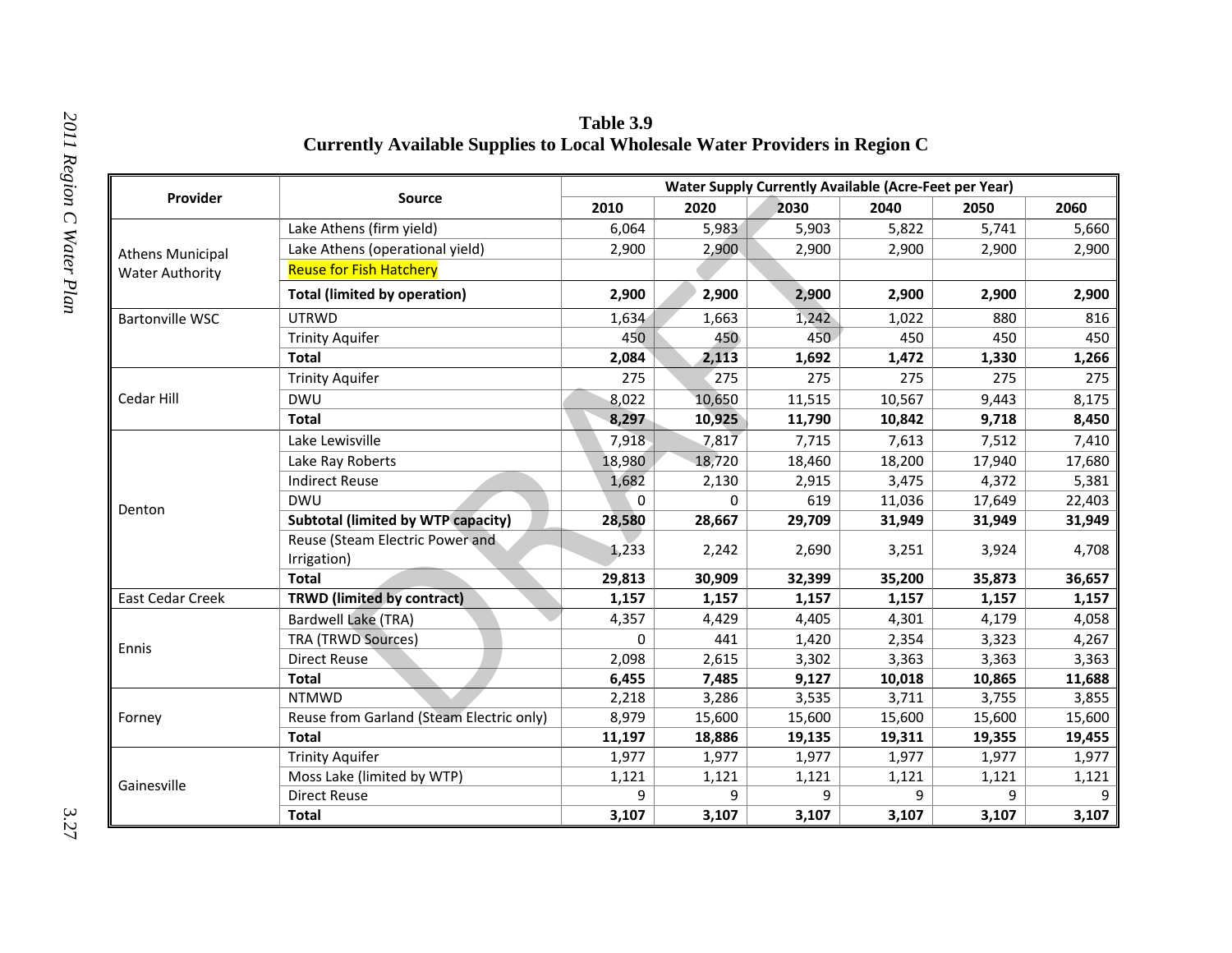| Provider             |                                               |                | <b>Water Supply Currently Available (Acre-Feet per Year)</b> |        |             |          |          |  |  |
|----------------------|-----------------------------------------------|----------------|--------------------------------------------------------------|--------|-------------|----------|----------|--|--|
|                      | <b>Source</b>                                 | 2010           | 2020                                                         | 2030   | 2040        | 2050     | 2060     |  |  |
| Garland              | <b>NTMWD</b>                                  | 44,934         | 34,261                                                       | 30,420 | 27,343      | 24,670   | 23,078   |  |  |
|                      | Reuse sold to Forney (Steam Electric<br>only) | 8,979          | 15,600                                                       | 15,600 | 15,600      | 15,600   | 15,600   |  |  |
|                      | <b>Total</b>                                  | 53,913         | 49,861                                                       | 46,020 | 42,943      | 40,270   | 38,678   |  |  |
| Lake Cities MUA      | <b>UTRWD</b>                                  | 2,151          | 2,781                                                        | 3,160  | 3,391       | 3,376    | 3,376    |  |  |
|                      | <b>Trinity Aquifer</b>                        | 150            | 150                                                          | 150    | 150         | 150      | 150      |  |  |
|                      | Woodbine Aquifer                              | 324            | 324                                                          | 324    | 324         | 324      | 324      |  |  |
|                      | <b>Total</b>                                  | 2,625          | 3,255                                                        | 3,634  | 3,865       | 3,850    | 3,850    |  |  |
| Mansfield            | <b>TRWD</b>                                   | 12,582         | 12,582                                                       | 12,582 | 12,582      | 12,582   | 12,582   |  |  |
| McKinney             | <b>NTMWD</b>                                  | 36,348         | 43,803                                                       | 52,559 | 60,590      | 59,735   | 55,881   |  |  |
| Midlothian           | <b>Trinity Aquifer</b>                        | $\overline{0}$ | $\overline{0}$                                               | 0      | 0           | $\Omega$ | $\Omega$ |  |  |
|                      | Joe Pool Lake                                 | 6,011          | 5,593                                                        | 5,174  | 4,756       | 4,338    | 3,920    |  |  |
|                      | <b>Total</b>                                  | 6,011          | 5,593                                                        | 5,174  | 4,756       | 4,338    | 3,920    |  |  |
|                      | <b>Trinity Aquifer</b>                        | 1,162          | 1,162                                                        | 1,162  | 1,162       | 1,162    | 1,162    |  |  |
| <b>Mustang SUD</b>   | <b>UTRWD Sources</b>                          | $\overline{0}$ | 295                                                          | 495    | 1,227       | 1,701    | 2,089    |  |  |
|                      | <b>Total</b>                                  | 1,162          | 1,457                                                        | 1,657  | 2,389       | 2,863    | 3,251    |  |  |
| North Richland Hills | TRWD (through Ft Worth & TRA)                 | 13,039         | 11,765                                                       | 10,810 | 9,855       | 8,974    | 8,012    |  |  |
|                      | <b>Trinity Aquifer</b>                        | 233            | 233                                                          | 233    | 233         | 233      | 233      |  |  |
|                      | <b>Total</b>                                  | 13,272         | 11,998                                                       | 11,043 | 10,088      | 9,207    | 8,245    |  |  |
| Rockwall             | <b>NTMWD</b>                                  | 10,423         | 14,336                                                       | 15,353 | 16,203      | 15,102   | 14,127   |  |  |
|                      | Midlothian                                    | 1,544          | 1,682                                                        | 1,682  | 1,682       | 1,682    | 1,682    |  |  |
| <b>Rockett SUD</b>   | Waxahachie                                    | 0              | 0                                                            | 0      | $\mathbf 0$ | 0        | $\Omega$ |  |  |
|                      | <b>TRA (TRWD Sources)</b>                     | 4,973          | 5,392                                                        | 5,897  | 6,033       | 5,776    | 5,154    |  |  |
|                      | <b>Trinity Aquifer</b>                        | 0              | 0                                                            | 0      | 0           | 0        | $\Omega$ |  |  |
|                      | <b>Total</b>                                  | 6,517          | 7,074                                                        | 7,579  | 7,715       | 7,458    | 6,836    |  |  |
| Seagoville           | <b>DWU</b>                                    | 1,759          | 1,968                                                        | 2,158  | 2,204       | 2,201    | 2,053    |  |  |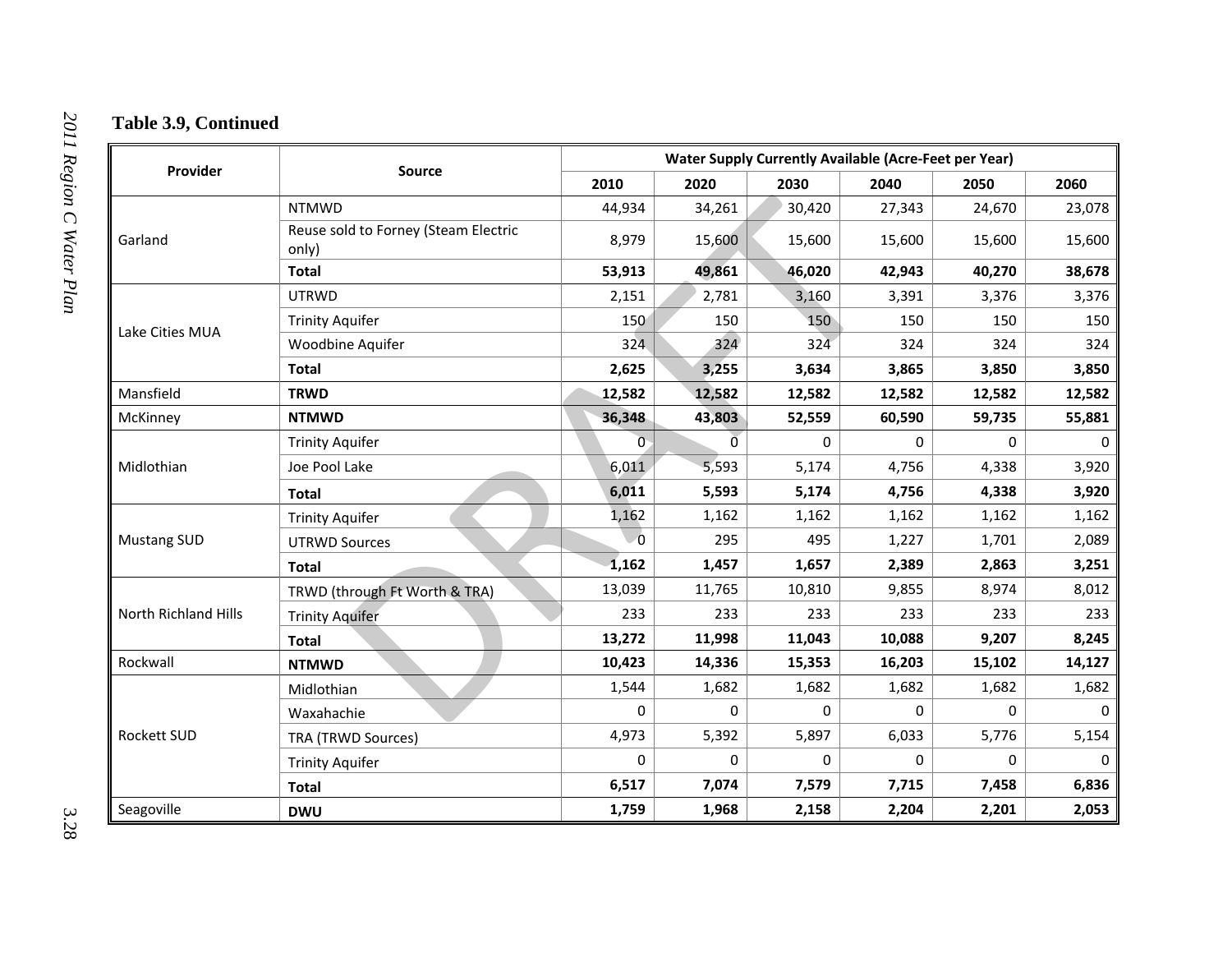| Provider         | Source                                      | <b>Water Supply Currently Available (Acre-Feet per Year)</b> |        |        |        |        |        |  |
|------------------|---------------------------------------------|--------------------------------------------------------------|--------|--------|--------|--------|--------|--|
|                  |                                             | 2010                                                         | 2020   | 2030   | 2040   | 2050   | 2060   |  |
| Terrell          | <b>North Texas Municipal Water District</b> | 4,027                                                        | 8,460  | 10,508 | 12,324 | 12,707 | 13,480 |  |
| Walnut Creek SUD | TRWD                                        | 3,321                                                        | 4,298  | 5,903  | 6,646  | 6,696  | 6,507  |  |
|                  | <b>Total (limited by WTP capacity)</b>      | 3,321                                                        | 3,360  | 3,360  | 3,360  | 3,360  | 3,360  |  |
| Waxahachie       | Lake Waxahachie                             | 2,905                                                        | 2,800  | 2,695  | 2,590  | 2,485  | 2,380  |  |
|                  | TRA (Bardwell)                              | 3,855                                                        | 3,669  | 3,483  | 3,297  | 3,111  | 2,925  |  |
|                  | TRA (Reuse)                                 | 4,998                                                        | 5,129  | 5,129  | 5,129  | 5,129  | 5,129  |  |
|                  | Subtotal                                    | 11,520                                                       | 11,371 | 11,092 | 10,813 | 10,533 | 10,254 |  |
|                  | <b>Total (limited to WTP capacity)</b>      | 8,408                                                        | 8,408  | 8,408  | 8,408  | 8,408  | 8,408  |  |
|                  | TRA (TRWD Sources)                          | 2,009                                                        | 2,189  | 2,317  | 3,430  | 5,322  | 5,605  |  |
|                  | <b>Total</b>                                | 10,417                                                       | 10,597 | 10,725 | 11,838 | 13,730 | 14,013 |  |
|                  | Lake Weatherford                            | 2,967                                                        | 2,923  | 2,880  | 2,837  | 2,793  | 2,750  |  |
|                  | Benbrook Lake (TRWD)                        | 1,802                                                        | 1,937  | 2,082  | 2,228  | 2,377  | 2,531  |  |
| Weatherford      | Trinity aquifer                             | 50                                                           | 50     | 50     | 50     | 50     | 50     |  |
|                  | <b>Total</b>                                | 4,819                                                        | 4,910  | 5,012  | 5,115  | 5,220  | 5,331  |  |
| West Cedar Creek | <b>TRWD (limited by contract)</b>           | 1,714                                                        | 1,714  | 1,714  | 1,714  | 1,714  | 1,714  |  |
| Wise Co. WSD     | <b>Tarrant Regional Water District</b>      | 1,710                                                        | 1,710  | 2,014  | 2,278  | 2,619  | 2,693  |  |
|                  |                                             |                                                              |        |        |        |        |        |  |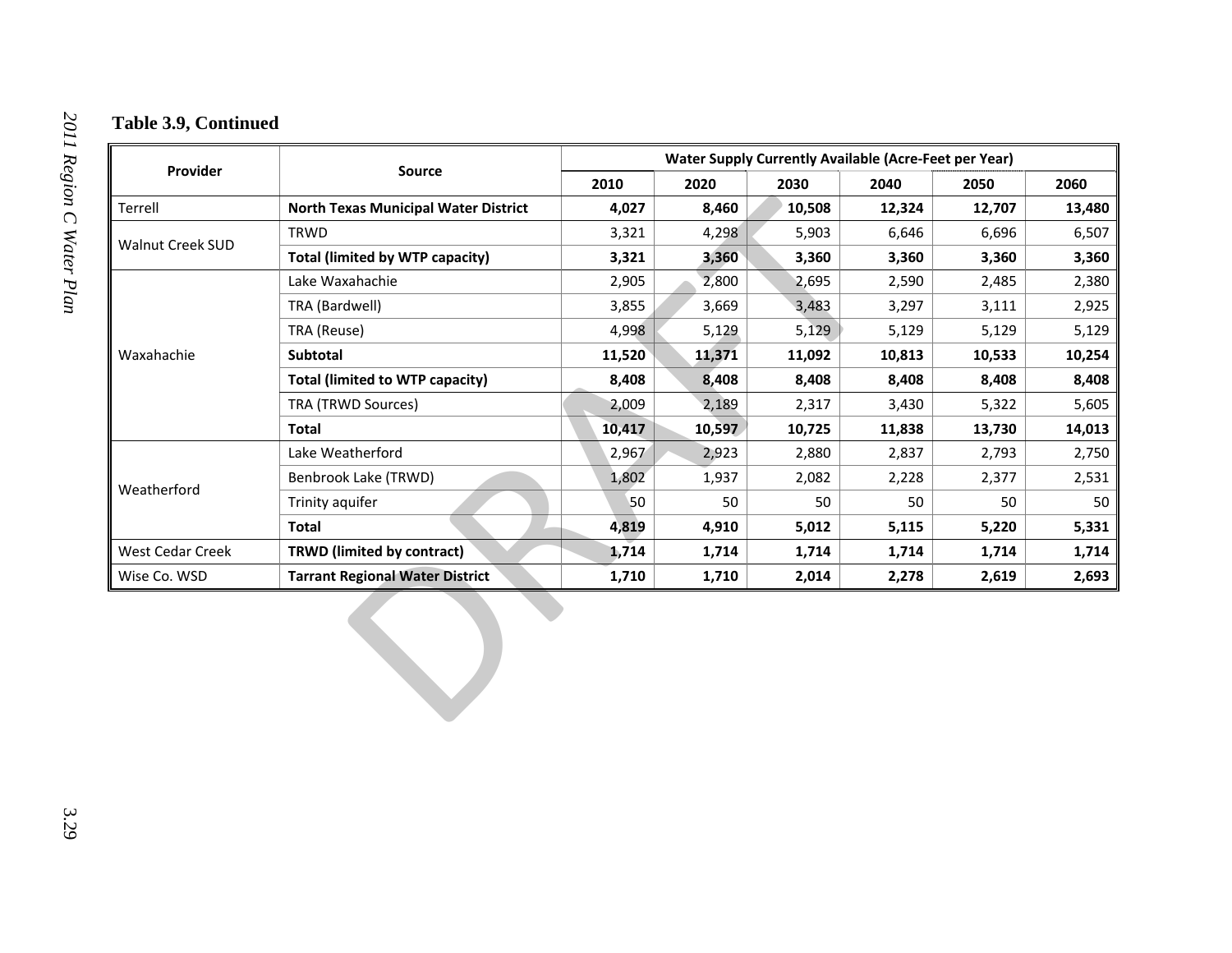## *3.7 Summary of Current Water Supply in Region C*

- 1. Region C water suppliers are currently using most of the reliable supply available from inregion reservoirs. The current use from some in-region reservoirs exceeds the reliable supplies that would be available in an extended drought. (In all cases where this is being done, the water suppliers have developed or are developing access to other supplies.)
- 2. The projected overall water supply available to Region C in 2060 from current sources is 2,267,223 acre-feet per year. (This figure does not consider supply limitations due to the capacities of current raw water transmission facilities and wells.) The sources of supply for Region C in 2060 include:
	- 1,273,803 acre-feet per year (56%) from in-region reservoirs
	- 146,152 acre-feet per year (6%) from groundwater
	- 43,906 acre-feet per year (2%) from local supplies
	- 261,011 acre-feet per year (12%) from reuse
	- 542,352 acre-feet per year (24%) from imports from other regions
- 3. The supply available to Region C from existing sources in 2060 (2.27 million acre-feet per year) is significantly less than the projected 2060 water use, which is over 2.9 million acrefeet per year.
- 4. Considering supply limitations due to the capacities of current raw water transmission facilities and wells, the currently available supply for Region C water users in 2060 is 1,874,132 acre- feet per year, with 12,997 acre-feet per year for water users in other regions. The total available supply is 1,887,130 acre-feet per year, which is 380,093 acre-feet per year less than the overall supply from existing sources. Most water user groups will have to make improvements to their facilities to provide for projected needs. 3,803 acre-feet per year (56%) from in-region reservoirs<br>
152 acre-feet per year (6%) from groundwater<br>
16 acre-feet per year (2%) from groundwater<br>
111 acre-feet per year (2%) from local supplies<br>
111 acre-feet per year (
- 5. Several major water suppliers will require additional raw water transmission facilities to make full use of their existing sources.
- 6. Current groundwater use in a few areas in Region C exceeds the projected long-term water supply availability. Supplies from other sources will be needed in these areas so that groundwater use can be reduced to sustainable levels.
- 7. Some sources of supply will probably not be utilized fully during the period covered by this plan, but these will generally be the smaller local supplies.
- 8. The two operating desalination facilities in Region C are capable of treating 8,550 acre-feet per year of brackish water within Region C. The City of Sherman facility treats water from Lake Texoma, and the City of Bardwell facility treats local groundwater. Additional information regarding desalination in Region C is provided in Appendix I.